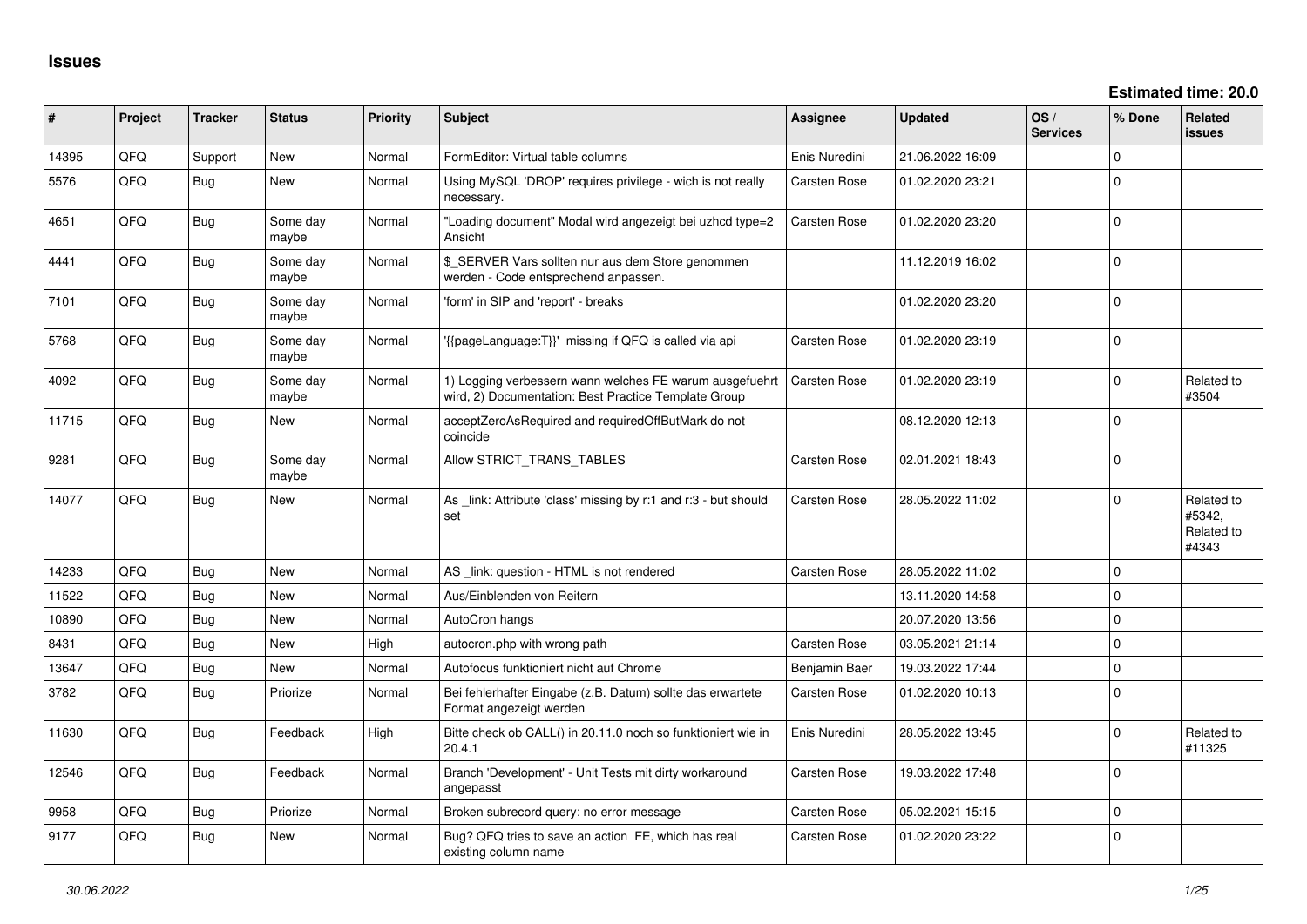| #     | Project | <b>Tracker</b> | <b>Status</b>     | <b>Priority</b> | Subject                                                                                                                       | <b>Assignee</b>     | <b>Updated</b>   | OS/<br><b>Services</b> | % Done         | Related<br><b>issues</b> |
|-------|---------|----------------|-------------------|-----------------|-------------------------------------------------------------------------------------------------------------------------------|---------------------|------------------|------------------------|----------------|--------------------------|
| 13451 | QFQ     | Bug            | New               | Normal          | Character Counter / Max Character: Problem in Safari                                                                          | <b>Carsten Rose</b> | 15.04.2022 17:18 |                        | $\overline{0}$ |                          |
| 9669  | QFQ     | <b>Bug</b>     | Some day<br>maybe | Normal          | Checkbox / Template Group: radio/checkbox visible broken<br>after 'add'                                                       | Carsten Rose        | 16.06.2021 13:47 |                        | $\Omega$       | Related to<br>#8091      |
| 11752 | QFQ     | <b>Bug</b>     | New               | Normal          | checkbox renders multiple input elements with same name                                                                       | Carsten Rose        | 17.12.2020 14:58 |                        | $\Omega$       | Related to<br>#11750     |
| 11057 | QFQ     | Bug            | <b>New</b>        | High            | Checkboxes ohne span.checkmark im Report werden<br>ausgeblendet                                                               | Benjamin Baer       | 03.05.2021 21:12 |                        | $\Omega$       | Related to<br>#11039     |
| 4279  | QFQ     | <b>Bug</b>     | Some day<br>maybe | High            | config.linkVars lost                                                                                                          | Carsten Rose        | 03.05.2021 21:14 |                        | $\Omega$       |                          |
| 3349  | QFQ     | Bug            | Some day<br>maybe | Normal          | config.qfq.ini: a) vertraegt keine '=' im Value (z.B. Passwort),<br>b) Values sollten in ticks einschliessbar sein (spaces, ) | Carsten Rose        | 11.12.2019 16:02 |                        | $\mathbf 0$    |                          |
| 12714 | QFQ     | Bug            | New               | Normal          | Conversion of GIF to PDF broken when GIF contains Alpha.                                                                      | Carsten Rose        | 19.03.2022 17:49 |                        | $\mathbf 0$    |                          |
| 12327 | QFQ     | Bug            | New               | Normal          | Copy to clipboard: Glyphicon can not be changed                                                                               | Carsten Rose        | 27.12.2021 17:59 |                        | $\Omega$       |                          |
| 13767 | QFQ     | Bug            | Feedback          | Normal          | date/time-picker: required shows up/down button orange                                                                        | Enis Nuredini       | 16.05.2022 23:16 |                        | $\mathbf 0$    |                          |
| 14303 | QFQ     | <b>Bug</b>     | ToDo              | Normal          | datetime broken with picker                                                                                                   | Enis Nuredini       | 17.06.2022 09:02 |                        | $\Omega$       | Related to<br>#12630     |
| 3130  | QFQ     | Bug            | Some day<br>maybe | Normal          | Debug Info's nicht korrekt nach 'New > Save'.                                                                                 | Carsten Rose        | 11.12.2019 16:03 |                        | $\Omega$       | Related to<br>#3253      |
| 13460 | QFQ     | Bug            | New               | Normal          | Doc: Password set/reset  password should not processed<br>with 'html encode'                                                  | Carsten Rose        | 19.03.2022 17:46 |                        | $\Omega$       |                          |
| 14377 | QFQ     | Bug            | New               | Normal          | Documentation > General Tips: white page after migration                                                                      | Enis Nuredini       | 19.06.2022 16:37 |                        | $\mathbf 0$    |                          |
| 8316  | QFQ     | <b>Bug</b>     | Feedback          | Normal          | Documentation/Behaviour for Nested Queries and<br>Record-Store confusing                                                      | Nicola Chiapolini   | 20.11.2019 09:14 |                        | $\Omega$       |                          |
| 4293  | QFQ     | <b>Bug</b>     | Some day<br>maybe | Normal          | Download broken if token 'd:' is missing - but no error<br>message                                                            | Carsten Rose        | 11.12.2019 16:03 |                        | $\Omega$       | Related to<br>#7514      |
| 5221  | QFQ     | <b>Bug</b>     | <b>New</b>        | High            | Download Dialog: Bleibt stehen in FF wenn Datei<br>automatisch gespeichert wird.                                              | Carsten Rose        | 03.05.2021 21:14 |                        | $\mathbf 0$    |                          |
| 9975  | QFQ     | Bug            | Priorize          | Normal          | Dropdown Menu: 'r:3' broken                                                                                                   | Carsten Rose        | 01.02.2020 10:13 |                        | $\mathbf 0$    |                          |
| 12670 | QFQ     | Bug            | New               | High            | Dropdown-Menu classes können nicht mehr angegeben<br>werden                                                                   | Carsten Rose        | 07.12.2021 17:19 |                        | $\Omega$       |                          |
| 4583  | QFQ     | Bug            | Some day<br>maybe | Normal          | Dynamic Update bei TypeAhead Feldern                                                                                          | Carsten Rose        | 01.02.2020 23:19 |                        | $\mathbf 0$    |                          |
| 3811  | QFQ     | <b>Bug</b>     | Some day<br>maybe | Normal          | Dynamic Update: extraButtonInfo - Text aktualisieren                                                                          | Carsten Rose        | 11.12.2019 16:03 |                        | $\mathbf 0$    | Related to<br>#11517     |
| 8106  | QFQ     | Bug            | Some day<br>maybe | Normal          | Dynamic Update: Feld kann nicht auf empty zurückgesetzt<br>werden                                                             | Carsten Rose        | 11.12.2019 16:01 |                        | 0              |                          |
| 11195 | QFQ     | <b>Bug</b>     | New               | Low             | Dynamic Update: Note not updated if new text is empty<br>(v20.4)                                                              |                     | 25.09.2020 11:14 |                        | $\mathbf 0$    |                          |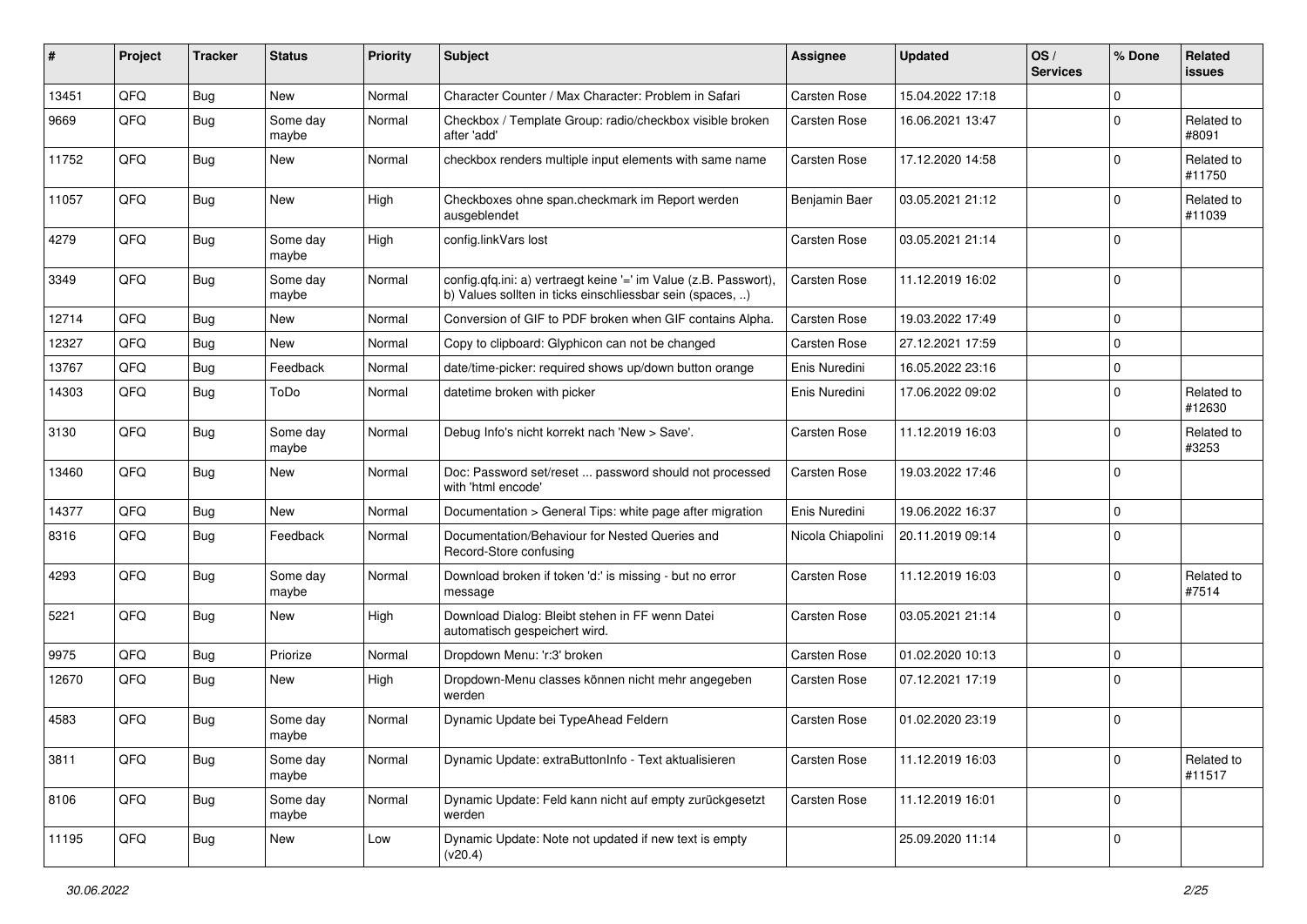| #     | Project | <b>Tracker</b> | <b>Status</b>     | <b>Priority</b> | <b>Subject</b>                                                                                                   | Assignee            | <b>Updated</b>   | OS/<br><b>Services</b> | % Done      | Related<br><b>issues</b>                                                                                                       |
|-------|---------|----------------|-------------------|-----------------|------------------------------------------------------------------------------------------------------------------|---------------------|------------------|------------------------|-------------|--------------------------------------------------------------------------------------------------------------------------------|
| 3682  | QFQ     | Bug            | Some day<br>maybe | Normal          | Dynamic update: Radio buttons                                                                                    | Carsten Rose        | 11.12.2019 16:02 |                        | $\Omega$    |                                                                                                                                |
| 7002  | QFQ     | Bug            | New               | Normal          | Dynamic Update: row does not disappear / appear                                                                  | Carsten Rose        | 01.02.2020 23:22 |                        | $\Omega$    |                                                                                                                                |
| 9783  | QFQ     | <b>Bug</b>     | New               | Normal          | Email with special characters                                                                                    | Carsten Rose        | 01.02.2020 23:22 |                        | $\mathbf 0$ |                                                                                                                                |
| 12989 | QFQ     | <b>Bug</b>     | New               | Normal          | empty string does not trigger dynamic update                                                                     | Enis Nuredini       | 28.05.2022 11:09 |                        | $\mathbf 0$ |                                                                                                                                |
| 10759 | QFQ     | <b>Bug</b>     | New               | Normal          | emptyMeansNull - Feld falsch aktualisiert                                                                        |                     | 12.11.2020 23:45 |                        | $\mathbf 0$ |                                                                                                                                |
| 13689 | QFQ     | Bug            | New               | Normal          | Enter auf Eingabefeld mit ungültigem Wert führt zu blurry<br>Seite                                               | Enis Nuredini       | 28.05.2022 10:53 |                        | $\Omega$    | Related to<br>#14245, Has<br>duplicate<br>#11891                                                                               |
| 12066 | QFQ     | <b>Bug</b>     | New               | High            | enterAsSubmit: Forward wird nicht ausgeführt                                                                     | Enis Nuredini       | 29.05.2022 09:23 |                        | $\Omega$    |                                                                                                                                |
| 9013  | QFQ     | <b>Bug</b>     | New               | Normal          | Error in Twig template not handled                                                                               | Carsten Rose        | 20.10.2021 13:43 |                        | $\Omega$    |                                                                                                                                |
| 6677  | QFQ     | Bug            | New               | Normal          | Error message FE Action Element: no/wrong FE reference<br>who cause the problem.                                 | Carsten Rose        | 01.02.2020 23:21 |                        | $\mathbf 0$ |                                                                                                                                |
| 7547  | QFQ     | <b>Bug</b>     | New               | Normal          | Error Message in afterSave: wrong parameter column<br>reported                                                   | Carsten Rose        | 01.02.2020 23:22 |                        | $\mathbf 0$ |                                                                                                                                |
| 6912  | QFQ     | Bug            | New               | Normal          | error Message Var 'deadline' already set in SIP - in Form<br>with FE.value={{deadline:R:::{{deadlinePeriod:Y}}}} | Carsten Rose        | 01.02.2020 23:21 |                        | l 0         |                                                                                                                                |
| 9127  | QFQ     | <b>Bug</b>     | New               | Normal          | Error Message: change 'roll over' color - text not readable                                                      | Carsten Rose        | 01.02.2020 23:22 |                        | $\Omega$    |                                                                                                                                |
| 4328  | QFQ     | Bug            | Some day<br>maybe | Normal          | Error Message: Show FE name/number on problems in FE                                                             | <b>Carsten Rose</b> | 01.02.2020 23:20 |                        | $\Omega$    |                                                                                                                                |
| 10324 | QFQ     | Bug            | New               | Normal          | Excel Export mit Template funktioniert nur, wenn Template<br>vor uid kommt                                       |                     | 30.03.2020 11:20 |                        | $\Omega$    | Related to<br>#10257                                                                                                           |
| 11517 | QFQ     | Bug            | In Progress       | Normal          | extraButtonInfo Broken for multiple FormElements                                                                 | Carsten Rose        | 12.05.2022 13:12 |                        | $\Omega$    | Related to<br>#7890,<br>Related to<br>#3811, Has<br>duplicate<br>#10905, Has<br>duplicate<br>#10553, Has<br>duplicate<br>#6779 |
| 4528  | QFQ     | <b>Bug</b>     | Some day<br>maybe | Normal          | extraButtonLock mit SQLAhead Bug                                                                                 | Carsten Rose        | 01.02.2020 23:19 |                        | 0           |                                                                                                                                |
| 9862  | QFQ     | <b>Bug</b>     | Priorize          | Normal          | Failed writing to sql mail qfq.log should throw an exception                                                     | Carsten Rose        | 01.02.2020 10:13 |                        | $\mathbf 0$ |                                                                                                                                |
| 9531  | QFQ     | <b>Bug</b>     | New               | High            | FE File: Dynamic Update / modeSql / required detected even<br>it not set                                         | Carsten Rose        | 11.06.2021 20:32 |                        | 0           | Related to<br>#12398                                                                                                           |
| 3750  | QFQ     | Bug            | Some day<br>maybe | Normal          | FE in a row: if one violates check, all are red                                                                  | Carsten Rose        | 11.12.2019 16:03 |                        | 0           |                                                                                                                                |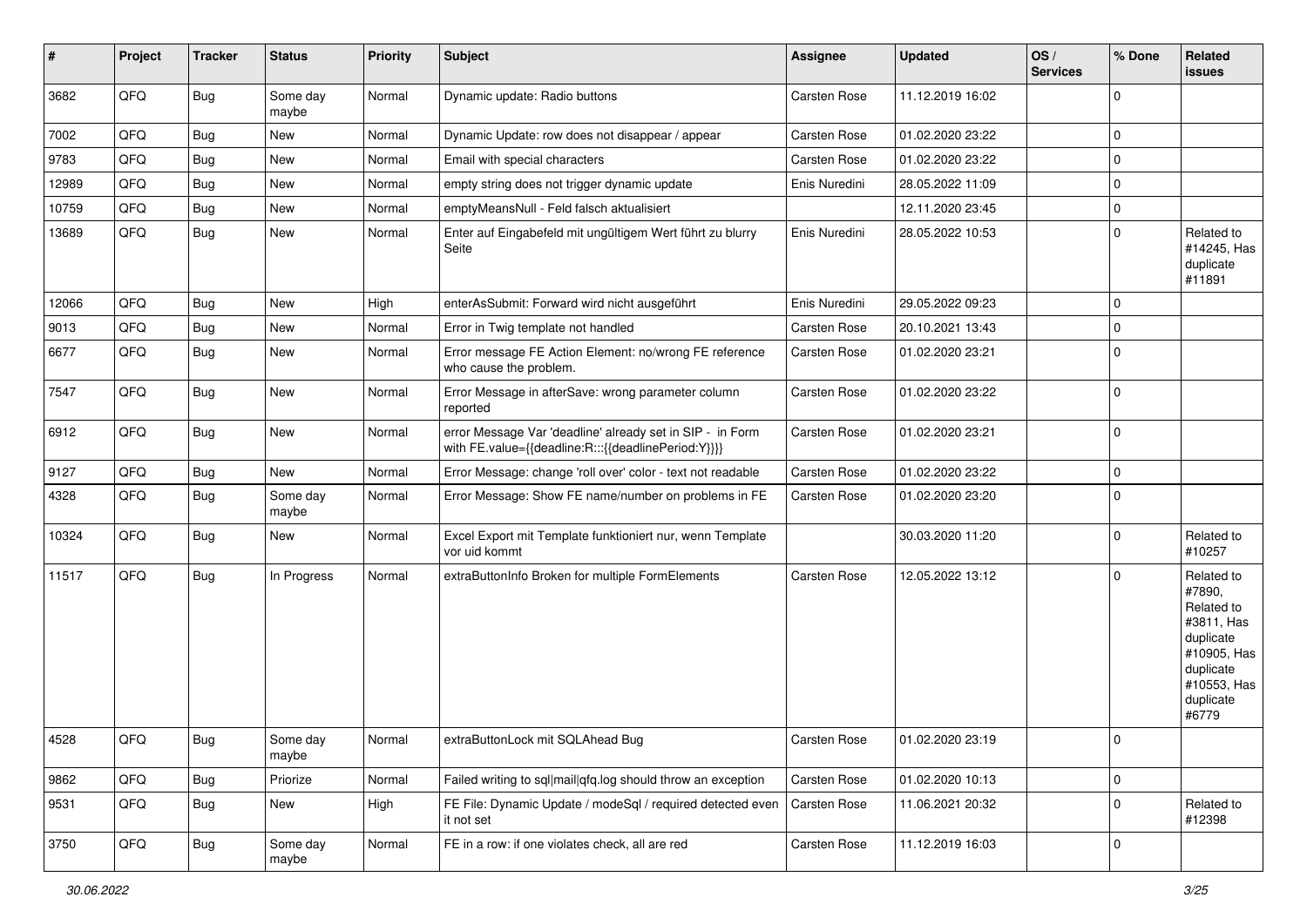| #     | Project | <b>Tracker</b> | <b>Status</b>     | <b>Priority</b> | <b>Subject</b>                                                                                                       | Assignee      | <b>Updated</b>   | OS/<br><b>Services</b> | % Done      | Related<br><b>issues</b>                     |
|-------|---------|----------------|-------------------|-----------------|----------------------------------------------------------------------------------------------------------------------|---------------|------------------|------------------------|-------------|----------------------------------------------|
| 12040 | QFQ     | <b>Bug</b>     | New               | Normal          | FE Mode 'hidden' für zwei FEs auf einer Zeile                                                                        | Carsten Rose  | 18.02.2021 10:13 |                        | $\Omega$    |                                              |
| 3547  | QFQ     | <b>Bug</b>     | New               | Normal          | FE of type 'note' causes writing of empty fields.                                                                    | Carsten Rose  | 01.02.2020 23:21 |                        | $\Omega$    |                                              |
| 7656  | QFQ     | Bug            | Priorize          | Normal          | FE with required, 'pattern' and 'extraButtonLock': always<br>complain about missing value                            | Carsten Rose  | 01.02.2020 10:13 |                        | $\Omega$    |                                              |
| 5021  | QFQ     | Bug            | Some day<br>maybe | Normal          | FE.typ=extra - during save displays error 'datum2' already<br>filled in STORE SIP - the value is stored nevertheless | Carsten Rose  | 01.02.2020 23:19 |                        | $\Omega$    | Related to<br>#3875                          |
| 5559  | QFQ     | Bug            | New               | Normal          | FE.type = Upload: 'accept' might contain variables                                                                   | Carsten Rose  | 11.05.2020 21:23 |                        | $\mathbf 0$ |                                              |
| 8049  | QFQ     | Bug            | New               | Normal          | FE.type=note, column 'value': text moves some pixel to top<br>after save                                             | Carsten Rose  | 01.02.2020 23:22 |                        | $\Omega$    |                                              |
| 9317  | QFQ     | Bug            | New               | Normal          | FE.type=note: with dynamic show/hidden an empty label<br>causes trouble                                              | Carsten Rose  | 01.02.2020 23:22 |                        | $\Omega$    |                                              |
| 5877  | QFQ     | <b>Bug</b>     | Some day<br>maybe | Normal          | FE.type=note:bsColumn strange behaviour                                                                              |               | 01.02.2020 23:19 |                        | $\Omega$    |                                              |
| 7899  | QFQ     | Bug            | New               | High            | Fe.type=password / retype / required: always complain about<br>missing value                                         | Carsten Rose  | 03.05.2021 21:14 |                        | $\Omega$    |                                              |
| 10082 | QFQ     | Bug            | <b>New</b>        | Normal          | FE.type=SELECT - 'sanatize' Class                                                                                    | Carsten Rose  | 07.05.2020 09:36 |                        | $\Omega$    | Related to<br>#10081                         |
| 9347  | QFQ     | <b>Bug</b>     | New               | High            | FE.type=upload with dynamic show/hidden: required not<br>detected                                                    | Carsten Rose  | 12.06.2021 10:40 |                        | $\Omega$    | Related to<br>#5305,<br>Related to<br>#12398 |
| 8037  | QFQ     | Bug            | Priorize          | Normal          | FE.type=upload (advanced mode): {{slaveId:V}} missing<br>during dynamic update                                       | Carsten Rose  | 01.02.2020 10:13 |                        | $\Omega$    |                                              |
| 9534  | QFQ     | Bug            | Priorize          | Urgent          | FE.type=upload: 'Unknown Mode: ID"                                                                                   | Carsten Rose  | 03.05.2021 21:14 |                        | $\Omega$    | Related to<br>#9532                          |
| 9533  | QFQ     | Bug            | New               | Normal          | FE.type=upload: Check in 'beforeSave' if upload is given                                                             | Carsten Rose  | 01.02.2020 23:22 |                        | $\Omega$    | Related to<br>#11523                         |
| 7512  | QFQ     | Bug            | New               | Normal          | FE: inputType=number >> 'pattern' is not respected                                                                   | Carsten Rose  | 01.02.2020 23:22 |                        | $\Omega$    |                                              |
| 10937 | QFQ     | <b>Bug</b>     | New               | Normal          | Fehler mit abhängigen Select- Feldern beim Positionieren                                                             | Carsten Rose  | 12.11.2020 23:45 |                        | $\mathbf 0$ |                                              |
| 6462  | QFQ     | Bug            | New               | Normal          | File Upload: Nutzlose Fehlermeldung wenn Datei zu gross                                                              | Carsten Rose  | 01.02.2020 23:21 |                        | $\Omega$    | Related to<br>#6139                          |
| 13716 | QFQ     | <b>Bug</b>     | <b>New</b>        | High            | Firefox ask to store username/password                                                                               | Enis Nuredini | 30.05.2022 09:31 |                        | $\Omega$    | Related to<br>#13827                         |
| 4756  | QFQ     | Bug            | <b>New</b>        | Normal          | Form dirty even nothing changes                                                                                      | Carsten Rose  | 11.12.2019 16:16 |                        | $\mathbf 0$ |                                              |
| 14322 | QFQ     | Bug            | New               | Normal          | Form Load: by default no scroll (save & close should be<br>visible)                                                  | Enis Nuredini | 15.06.2022 14:12 |                        | $\Omega$    | Related to<br>#14321,<br>Related to<br>#6232 |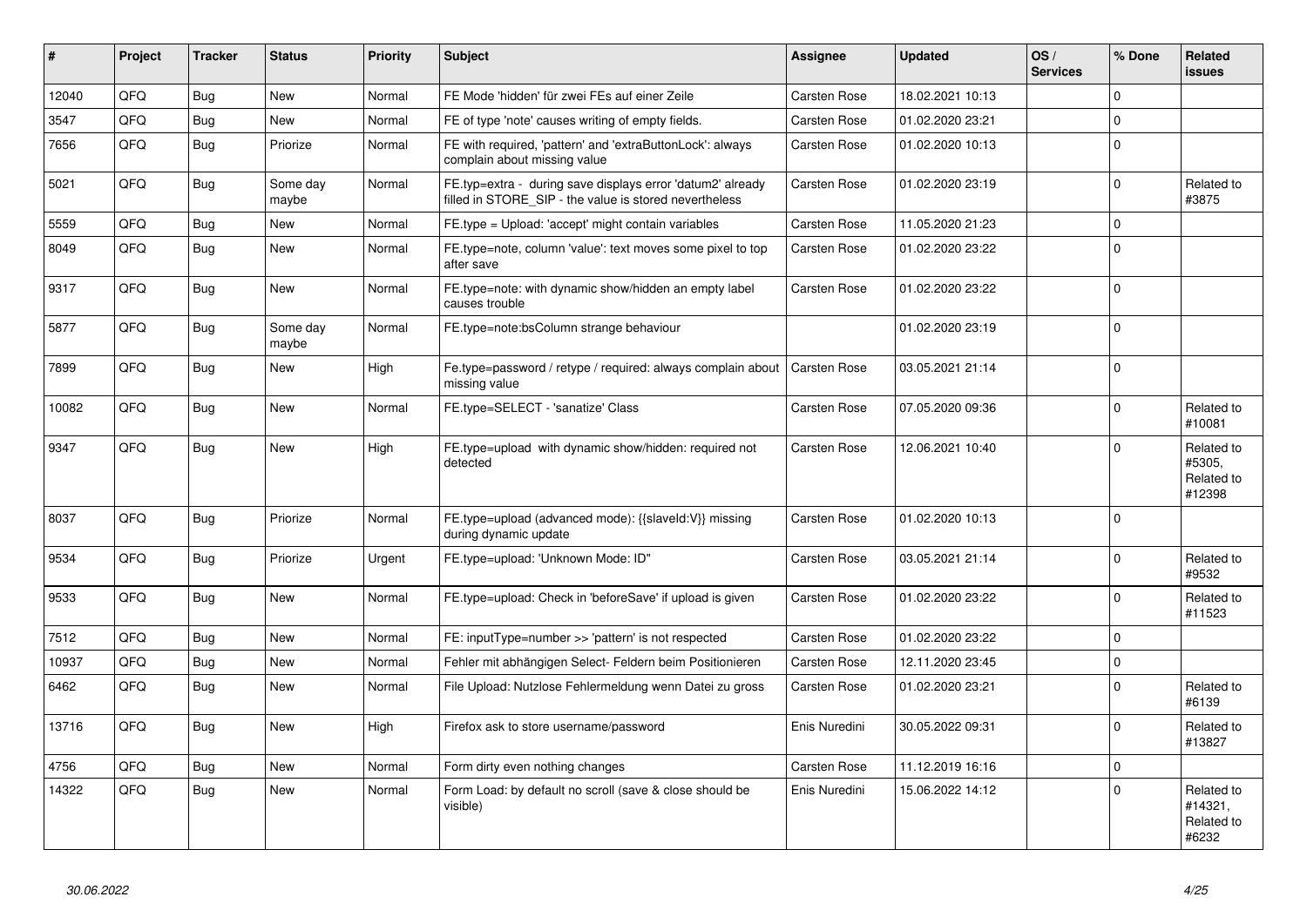| #     | Project | <b>Tracker</b> | <b>Status</b>     | <b>Priority</b> | Subject                                                                                                                                             | <b>Assignee</b> | <b>Updated</b>   | OS/<br><b>Services</b> | % Done      | Related<br><b>issues</b>                                                |
|-------|---------|----------------|-------------------|-----------------|-----------------------------------------------------------------------------------------------------------------------------------------------------|-----------------|------------------|------------------------|-------------|-------------------------------------------------------------------------|
| 5557  | QFQ     | Bug            | Some day<br>maybe | Normal          | Form load: STORE_RECORD filled, but should be empty                                                                                                 | Carsten Rose    | 01.02.2020 23:19 |                        | $\Omega$    |                                                                         |
| 14245 | QFQ     | Bug            | New               | Normal          | Form Save Btn bleibt disabled wenn Datumsfeld über<br>Datepicker geändert                                                                           | Enis Nuredini   | 27.05.2022 13:45 |                        | $\Omega$    | Related to<br>#13689                                                    |
| 12581 | QFQ     | Bug            | New               | Normal          | Form.forward=close: Record 'new' in new browser tab > save<br>(& close) >> Form is not reloaded with new created record id<br>and stays in mode=new | Carsten Rose    | 19.03.2022 17:48 |                        | $\Omega$    |                                                                         |
| 9773  | QFQ     | <b>Bug</b>     | New               | Normal          | form.parameter.formModeGlobal=requiredOff                                                                                                           | Carsten Rose    | 01.02.2020 15:56 |                        | $\Omega$    |                                                                         |
| 12468 | QFQ     | Bug            | New               | Urgent          | Form: update Form.title after save                                                                                                                  | Carsten Rose    | 03.05.2021 21:12 |                        | $\Omega$    |                                                                         |
| 8083  | QFQ     | Bug            | New               | High            | FormEditor: primary table list does not respect<br>'indexDb={{indexData:Y}}'                                                                        | Carsten Rose    | 03.05.2021 21:14 |                        | $\mathbf 0$ | Has<br>duplicate<br>#6678                                               |
| 4008  | QFQ     | Bug            | Some day<br>maybe | Normal          | FormElemen.type=sendmail: wrong 'TO' if 'real<br>name <rea@mail.to>' is used</rea@mail.to>                                                          | Carsten Rose    | 11.12.2019 16:03 |                        | $\Omega$    |                                                                         |
| 7890  | QFQ     | <b>Bug</b>     | New               | Normal          | FormElement 'required': extraButtonInfo not aligned                                                                                                 | Carsten Rose    | 11.06.2021 21:17 |                        | $\mathbf 0$ | Related to<br>#11517                                                    |
| 10322 | QFQ     | Bug            | New               | Normal          | FormElement / Radio: missing column 'enum' >> FE not<br>reported                                                                                    | Carsten Rose    | 07.05.2020 09:37 |                        | $\mathbf 0$ |                                                                         |
| 8891  | QFQ     | <b>Bug</b>     | New               | High            | formSubmitLog: do not log passwords                                                                                                                 | Enis Nuredini   | 25.03.2022 09:06 |                        | $\Omega$    |                                                                         |
| 3570  | QFQ     | Bug            | Some day<br>maybe | High            | Formular mit prmitnew permitEdit=Always wird nicht<br>aufgerufen (ist leer)                                                                         | Carsten Rose    | 03.05.2021 21:14 |                        | $\Omega$    |                                                                         |
| 9898  | QFQ     | <b>Bug</b>     | Feedback          | Normal          | Formular trotz Timeout gespeichert                                                                                                                  | Benjamin Baer   | 01.02.2020 15:56 |                        | $\Omega$    |                                                                         |
| 14283 | QFQ     | <b>Bug</b>     | Priorize          | Normal          | HEIC / HEIF convert doesn't trigger                                                                                                                 | Carsten Rose    | 19.06.2022 16:37 |                        | $\mathbf 0$ |                                                                         |
| 9126  | QFQ     | Bug            | Some day<br>maybe | Normal          | hidden Form elements are present in page source                                                                                                     |                 | 02.01.2021 18:41 |                        | $\Omega$    |                                                                         |
| 11347 | QFQ     | <b>Bug</b>     | Feedback          | Normal          | If Bedingungen funktionieren nicht korrekt                                                                                                          | Christoph Fuchs | 21.03.2021 20:37 |                        | $\mathbf 0$ |                                                                         |
| 12513 | QFQ     | Bug            | New               | High            | Implement server side check of maxlength                                                                                                            | Carsten Rose    | 07.12.2021 17:19 |                        | $\Omega$    |                                                                         |
| 14091 | QFQ     | <b>Bug</b>     | New               | Normal          | inconsistent template path for twig                                                                                                                 | Carsten Rose    | 19.04.2022 18:36 |                        | $\mathbf 0$ |                                                                         |
| 4659  | QFQ     | Bug            | Some day<br>maybe | Normal          | infoButtonExtra                                                                                                                                     | Carsten Rose    | 01.02.2020 23:20 |                        | $\mathbf 0$ |                                                                         |
| 14305 | QFQ     | <b>Bug</b>     | <b>New</b>        | Normal          | Inline Report editing does not create history entries                                                                                               | Carsten Rose    | 10.06.2022 11:55 |                        | $\Omega$    |                                                                         |
| 9834  | QFQ     | <b>Bug</b>     | Priorize          | Normal          | Input elements with tag 'disabled' are missing on<br>form-submit: server option 'processReadOnly' broken                                            | Carsten Rose    | 07.12.2021 16:43 |                        | 0           | Related to<br>#9691,<br>Related to<br>#5305, Has<br>duplicate<br>#12331 |
| 6566  | QFQ     | <b>Bug</b>     | Priorize          | Normal          | Link Function 'delete': provided parameter missing on page<br>reload                                                                                | Benjamin Baer   | 03.01.2022 08:08 |                        | 0           |                                                                         |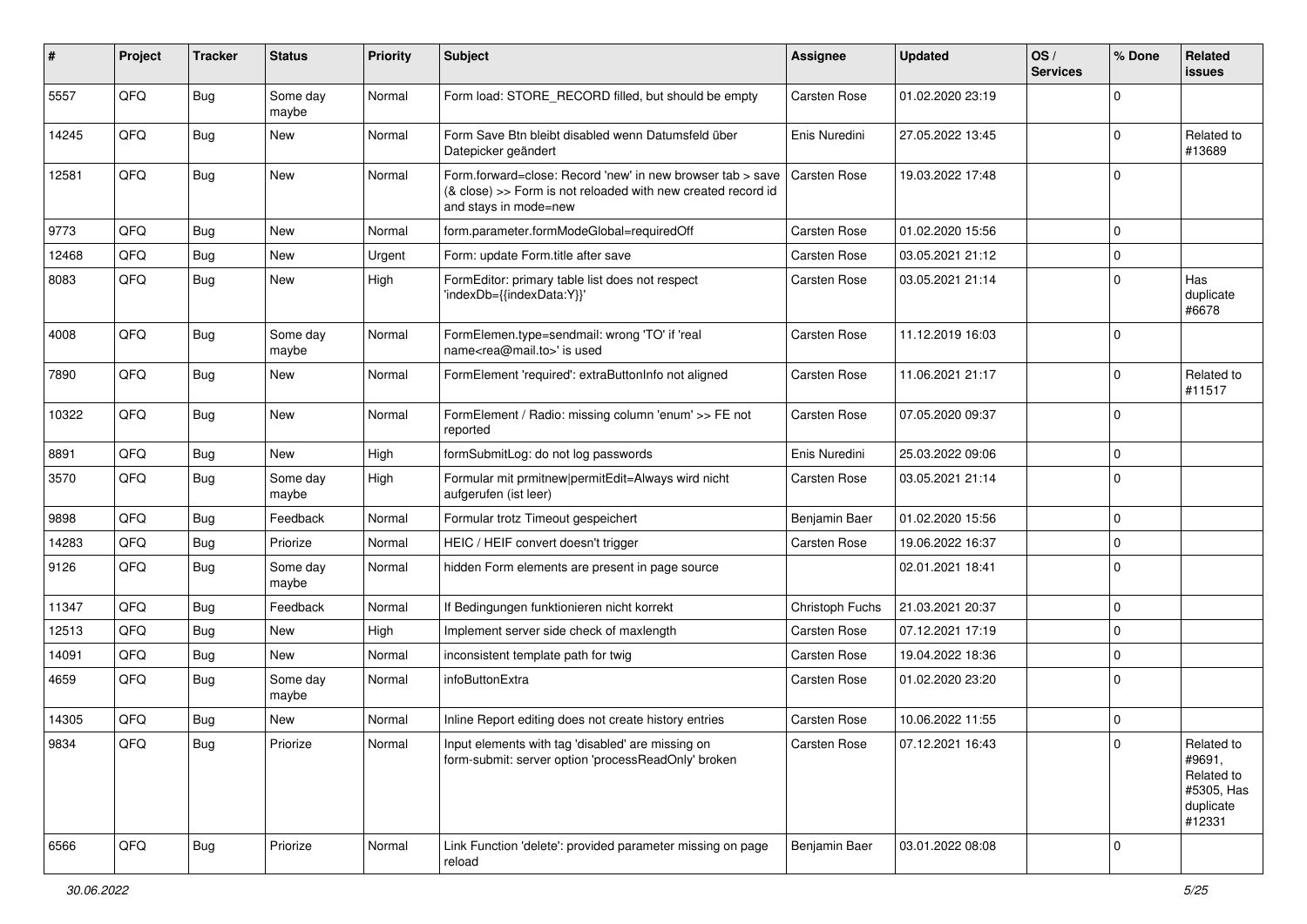| #     | Project | <b>Tracker</b> | <b>Status</b>     | <b>Priority</b> | <b>Subject</b>                                                                                        | Assignee            | <b>Updated</b>   | OS/<br><b>Services</b> | % Done      | Related<br><b>issues</b>                      |
|-------|---------|----------------|-------------------|-----------------|-------------------------------------------------------------------------------------------------------|---------------------|------------------|------------------------|-------------|-----------------------------------------------|
| 5459  | QFQ     | Bug            | New               | High            | Multi DB: spread system tables between 'QFQ' and 'Data'-DB                                            | <b>Carsten Rose</b> | 03.05.2021 21:14 |                        | $\Omega$    | Related to<br>#4720                           |
| 10508 | QFQ     | Bug            | New               | High            | Multi Form broken on Multi DB Instance                                                                | Carsten Rose        | 03.05.2021 21:12 |                        | $\Omega$    |                                               |
| 13331 | QFQ     | <b>Bug</b>     | <b>New</b>        | Normal          | Multi Form: Clear Icon misplaced                                                                      | Carsten Rose        | 19.03.2022 17:47 |                        | $\Omega$    |                                               |
| 13332 | QFQ     | <b>Bug</b>     | New               | Normal          | Multi Form: Required Felder werden visuell nicht markiert.                                            | Carsten Rose        | 19.03.2022 17:47 |                        | $\mathbf 0$ |                                               |
| 12325 | QFQ     | <b>Bug</b>     | Priorize          | Normal          | MultiDB form.dblndex not working for report syntax                                                    | Carsten Rose        | 07.09.2021 13:37 |                        | $\Omega$    | Related to<br>#12145,<br>Related to<br>#12314 |
| 11695 | QFQ     | <b>Bug</b>     | New               | Normal          | MultiForm required FE Error                                                                           | Carsten Rose        | 04.12.2020 13:34 |                        | $\mathbf 0$ |                                               |
| 11667 | QFQ     | <b>Bug</b>     | New               | Normal          | MySQL mariadb-server-10.3: Incorrect datetime value                                                   | Carsten Rose        | 03.05.2021 20:48 |                        | $\Omega$    |                                               |
| 4546  | QFQ     | <b>Bug</b>     | Some day<br>maybe | Normal          | NH: SIP storage is destroyed                                                                          |                     | 01.02.2020 23:20 |                        | $\Omega$    |                                               |
| 12133 | QFQ     | <b>Bug</b>     | New               | Normal          | NPM, phpSpreadSheet aktualisieren                                                                     | <b>Carsten Rose</b> | 15.03.2021 09:04 |                        | $\mathbf 0$ |                                               |
| 7685  | QFQ     | <b>Bug</b>     | New               | Normal          | Open FormElement from QFQ error message and save<br>modified record: error about missing {{formId:F}} | Carsten Rose        | 01.02.2020 23:22 |                        | $\Omega$    |                                               |
| 14175 | QFQ     | <b>Bug</b>     | In Progress       | Normal          | Opening a form with no QFQ Session cookie fails                                                       | Carsten Rose        | 03.06.2022 10:40 |                        | $\mathbf 0$ |                                               |
| 7650  | QFQ     | <b>Bug</b>     | New               | High            | Optional do not show 'required' sign on FormElement                                                   | Carsten Rose        | 03.05.2021 21:14 |                        | $\mathbf 0$ |                                               |
| 8668  | QFQ     | Bug            | New               | High            | Pill disabled: dyamic mode 'hidden' not respected - FE is still<br>required                           | Carsten Rose        | 03.05.2021 21:14 |                        | $\Omega$    |                                               |
| 2063  | QFQ     | Bug            | Some day<br>maybe | Normal          | Pills auf 'inaktiv' setzen falls keine Element auf dem Pill<br>sichtbar sind.                         | Benjamin Baer       | 11.12.2019 16:03 |                        | $\Omega$    | Related to<br>#3752                           |
| 11668 | QFQ     | <b>Bug</b>     | <b>New</b>        | Normal          | Play function.sql - problem with mysql                                                                | Carsten Rose        | 03.05.2021 20:48 |                        | $\Omega$    |                                               |
| 10658 | QFQ     | <b>Bug</b>     | New               | Normal          | processReadOnly broken                                                                                | Carsten Rose        | 27.05.2020 17:55 |                        | $\Omega$    |                                               |
| 13592 | QFQ     | <b>Bug</b>     | New               | Normal          | QFQ Build Queue: das vergeben von Tags klappt nicht. Es<br>werden keine Releases gebaut.              | Carsten Rose        | 19.03.2022 17:45 |                        | $\Omega$    |                                               |
| 6140  | QFQ     | <b>Bug</b>     | Priorize          | Normal          | QFQ DnD Sort: Locked fields                                                                           | Benjamin Baer       | 21.03.2022 09:56 |                        | $\Omega$    |                                               |
| 9024  | QFQ     | Bug            | Some day<br>maybe | Normal          | QFQ Einarbeitung                                                                                      |                     | 01.02.2020 15:56 |                        | $\mathbf 0$ |                                               |
| 12508 | QFQ     | Bug            | In Progress       | High            | qfq Form: sendMail                                                                                    | Karin Niffeler      | 19.03.2022 17:48 |                        | $\mathbf 0$ |                                               |
| 12463 | QFQ     | Bug            | ToDo              | High            | QFQ Function: 'function' and 'sql' on same level - output of<br>sql is shown two times.               | Carsten Rose        | 15.12.2021 16:31 |                        |             |                                               |
| 12395 | QFQ     | Bug            | ToDo              | High            | QFQ Function: Result two times shown                                                                  | Carsten Rose        | 18.02.2022 08:59 |                        | 0           |                                               |
| 7524  | QFQ     | Bug            | New               | Normal          | QFQ throws a 'General Error' if 'fileadmin/protected/log/' is<br>not writeable                        | Carsten Rose        | 01.02.2020 23:22 |                        | l 0         |                                               |
| 13528 | QFQ     | Bug            | New               | Normal          | qfq.io > releases: es wird kein neues Release angelegt                                                | Benjamin Baer       | 19.03.2022 17:46 |                        | 0           |                                               |
| 6574  | QFQ     | <b>Bug</b>     | Priorize          | Normal          | qfq.log: Fehlermeldung wurde angezeigt, aber nicht geloggt                                            | Carsten Rose        | 01.02.2020 10:13 |                        | $\mathbf 0$ |                                               |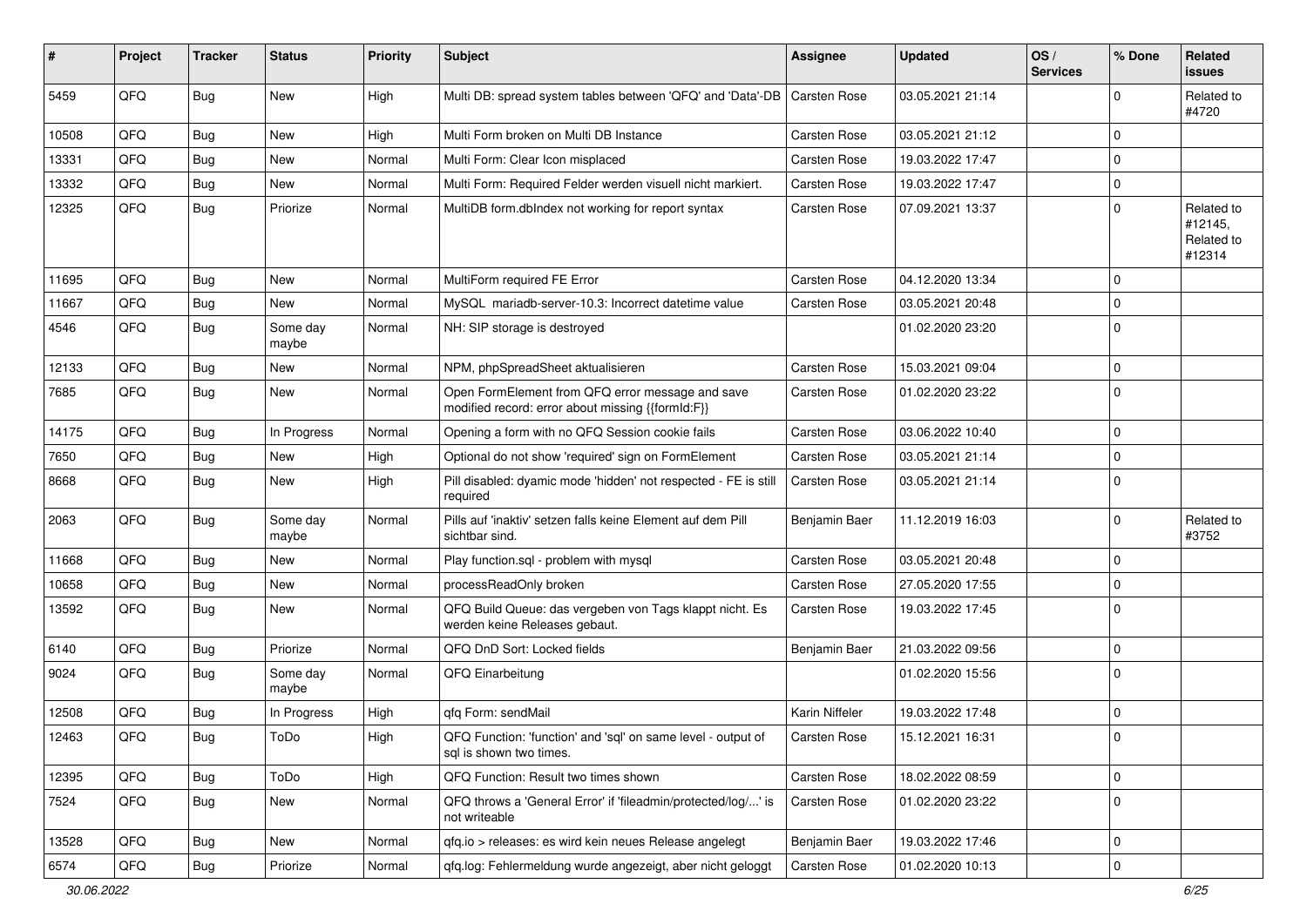| #     | Project | <b>Tracker</b> | <b>Status</b>     | <b>Priority</b> | <b>Subject</b>                                                                                  | Assignee            | <b>Updated</b>   | OS/<br><b>Services</b> | % Done      | Related<br><b>issues</b>                       |
|-------|---------|----------------|-------------------|-----------------|-------------------------------------------------------------------------------------------------|---------------------|------------------|------------------------|-------------|------------------------------------------------|
| 4771  | QFQ     | Bug            | Some day<br>maybe | Normal          | qfq: select-down-values empty after save (edit-form for<br>program administrators)              | Carsten Rose        | 01.02.2020 23:20 |                        | $\Omega$    | Related to<br>#4549, Has<br>duplicate<br>#4282 |
| 6483  | QFQ     | Bug            | <b>New</b>        | Normal          | R Store funktioniert nicht bei 'Report Notation' im FE                                          | <b>Carsten Rose</b> | 01.02.2020 23:21 |                        | $\Omega$    |                                                |
| 9020  | QFQ     | Bug            | Some day<br>maybe | Normal          | radio mit buttonClass und dynamicUpdate lassen sich nicht<br>kombinieren                        |                     | 11.12.2019 16:01 |                        | $\Omega$    |                                                |
| 11239 | QFQ     | Bug            | <b>New</b>        | Normal          | Radiobutton (plain): horizontales Rendern abhängig vom<br>Datentyp in der Datenbank             | Carsten Rose        | 30.09.2020 18:37 |                        | $\Omega$    |                                                |
| 11237 | QFQ     | Bug            | <b>New</b>        | High            | Radiobutton / parameter.buttonClass= btn-default - kein dirty<br>Trigger                        | Benjamin Baer       | 03.05.2021 21:12 |                        | $\Omega$    | Related to<br>#10766                           |
| 10766 | QFQ     | Bug            | <b>New</b>        | High            | Radiobutton / parameter.buttonClass=btn-default: dynamic<br>update                              |                     | 03.05.2021 21:12 |                        | $\Omega$    | Related to<br>#11237                           |
| 7513  | QFQ     | <b>Bug</b>     | <b>New</b>        | Normal          | Radios not correct aligned                                                                      | Carsten Rose        | 01.02.2020 23:22 |                        | $\mathbf 0$ |                                                |
| 7795  | QFQ     | Bug            | New               | Normal          | Readonly Form: Typeahead-Felder                                                                 | Carsten Rose        | 01.02.2020 23:22 |                        | $\Omega$    | Related to<br>#10640                           |
| 3109  | QFQ     | Bug            | Some day<br>maybe | High            | RealUrl: Links werden nicht korrekt gerendert                                                   | Carsten Rose        | 03.05.2021 21:14 |                        | $\Omega$    |                                                |
| 7261  | QFQ     | Bug            | <b>New</b>        | Normal          | Report pathFilename for user without path, only the filename                                    | Carsten Rose        | 01.02.2020 23:21 |                        | $\Omega$    |                                                |
| 9535  | QFQ     | <b>Bug</b>     | Feedback          | Normal          | Report:  AS '_vertical' - column to wide - vertical >> rot45,<br>rot <sub>90</sub>              | Benjamin Baer       | 01.02.2020 15:56 |                        | $\mathbf 0$ |                                                |
| 14323 | QFQ     | Bug            | In Progress       | Normal          | Report: render=both single - no impact                                                          | <b>Carsten Rose</b> | 19.06.2022 18:31 |                        | $\Omega$    |                                                |
| 9855  | QFQ     | <b>Bug</b>     | New               | Normal          | <b>Required Check</b>                                                                           |                     | 01.02.2020 15:56 |                        | $\mathbf 0$ |                                                |
| 4454  | QFQ     | Bug            | Some day<br>maybe | Normal          | Required Elements: multiple elements in a row - whole row<br>marked if only one input is empty. | Benjamin Baer       | 01.02.2020 23:20 |                        | $\Omega$    |                                                |
| 12974 | QFQ     | Bug            | New               | High            | Sanitize Queries in Action-Elements                                                             | Carsten Rose        | 07.12.2021 17:19 |                        | $\Omega$    |                                                |
| 7616  | QFQ     | <b>Bug</b>     | Priorize          | Normal          | Selectlist with Enum & Dynamic Update                                                           | Carsten Rose        | 01.02.2020 10:13 |                        | $\mathbf 0$ |                                                |
| 13899 | QFQ     | <b>Bug</b>     | ToDo              | Normal          | Selenium: zum laufen bringen                                                                    | Enis Nuredini       | 25.03.2022 10:24 |                        | $\Omega$    |                                                |
| 7014  | QFQ     | <b>Bug</b>     | New               | Normal          | Sending invalid emails succeeds when<br>debug.redirectAllMailTo is set                          | Carsten Rose        | 01.02.2020 23:21 |                        | $\Omega$    |                                                |
| 9121  | QFQ     | <b>Bug</b>     | Priorize          | High            | sip links have r and __dbIndexData set                                                          | <b>Carsten Rose</b> | 12.06.2021 10:41 |                        | $\Omega$    |                                                |
| 12512 | QFQ     | <b>Bug</b>     | <b>New</b>        | Normal          | Some MySQL Installation can't use 'stored procedures'                                           | Carsten Rose        | 19.03.2022 17:48 |                        | $\Omega$    |                                                |
| 12545 | QFQ     | Bug            | <b>New</b>        | Urgent          | sql.log not created / updated                                                                   | Carsten Rose        | 14.12.2021 16:02 |                        | $\mathbf 0$ |                                                |
| 10081 | QFQ     | Bug            | <b>New</b>        | High            | Stale record lock after 'forbidden' character                                                   | Carsten Rose        | 03.05.2021 21:12 |                        | $\mathbf 0$ | Related to<br>#10082.<br>Related to<br>#9789   |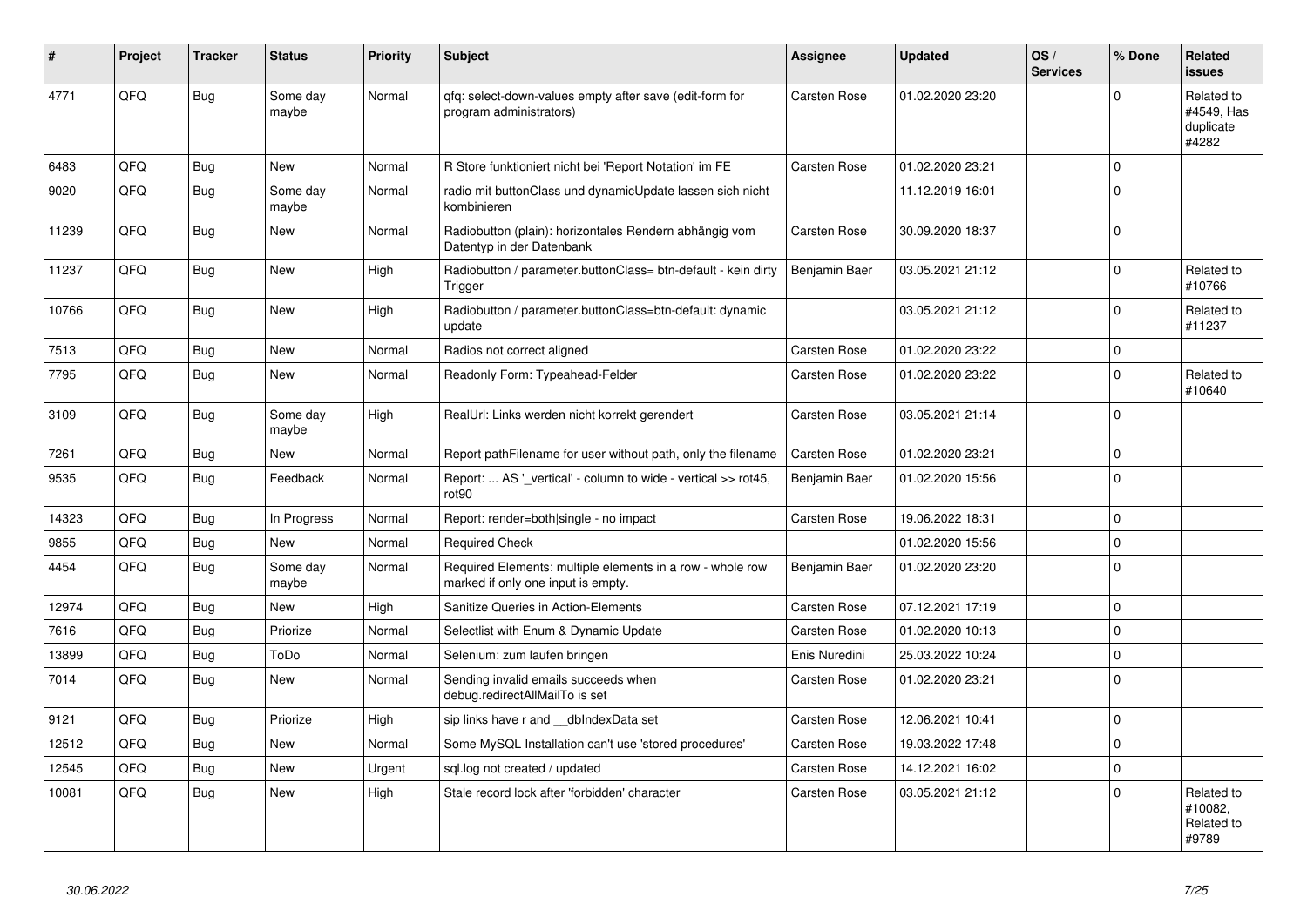| #     | Project | <b>Tracker</b> | <b>Status</b>     | <b>Priority</b> | Subject                                                                                                                                                  | <b>Assignee</b> | <b>Updated</b>   | OS/<br><b>Services</b> | % Done      | Related<br><b>issues</b>                    |
|-------|---------|----------------|-------------------|-----------------|----------------------------------------------------------------------------------------------------------------------------------------------------------|-----------------|------------------|------------------------|-------------|---------------------------------------------|
| 9173  | QFQ     | <b>Bug</b>     | Priorize          | Urgent          | Stale Record Lock: Firefox                                                                                                                               | Carsten Rose    | 03.05.2021 21:14 |                        | ∩           | Related to<br>#9789                         |
| 7281  | QFQ     | Bug            | Some day<br>maybe | Normal          | Subrecords: on large screen separator line too short                                                                                                     |                 | 01.02.2020 23:19 |                        | $\Omega$    |                                             |
| 7574  | QFQ     | Bug            | New               | Normal          | Substitute error: form element not reported / dont parse<br>Form.note                                                                                    | Carsten Rose    | 01.02.2020 23:21 |                        | $\Omega$    |                                             |
| 12520 | QFQ     | Bug            | New               | Normal          | Switch FE User: still active even FE User session expired                                                                                                | Carsten Rose    | 19.03.2022 17:48 |                        | $\mathbf 0$ |                                             |
| 14304 | QFQ     | Bug            | New               | Normal          | table sorter view safer does not work                                                                                                                    | Carsten Rose    | 10.06.2022 11:49 |                        | $\Omega$    |                                             |
| 10506 | QFQ     | <b>Bug</b>     | New               | High            | Template Group broken on MultiDB instance                                                                                                                | Carsten Rose    | 03.05.2021 21:12 |                        | $\mathbf 0$ | Related to<br>#10505                        |
| 12716 | QFQ     | Bug            | <b>New</b>        | Normal          | template group: Pattern only applied to first instance                                                                                                   | Carsten Rose    | 19.03.2022 17:47 |                        | $\Omega$    |                                             |
| 12045 | QFQ     | <b>Bug</b>     | New               | Normal          | templateGroup afterSave FE: Aufruf ohne<br>sglHonorFormElements funktioniert nicht                                                                       | Carsten Rose    | 18.02.2021 16:33 |                        | $\Omega$    |                                             |
| 12702 | QFQ     | Bug            | New               | High            | templateGroup: broken in multiDb Setup                                                                                                                   | Carsten Rose    | 14.12.2021 16:02 |                        | $\mathbf 0$ |                                             |
| 3882  | QFQ     | <b>Bug</b>     | Some day<br>maybe | Normal          | templateGroup: disable 'add' if limit is reached - funktioniert<br>nicht wenn bereits records existierten                                                | Carsten Rose    | 11.12.2019 16:03 |                        | $\mathbf 0$ |                                             |
| 3588  | QFQ     | Bug            | Some day<br>maybe | Normal          | templateGroup: versteckte Elemente werden weiterhin<br>gespeichert.                                                                                      | Carsten Rose    | 11.12.2019 16:02 |                        | 0           |                                             |
| 4549  | QFQ     | Bug            | Some day<br>maybe | Normal          | TemplateGroups: FE.type SELECT loose selected value<br>after save                                                                                        | Carsten Rose    | 01.02.2020 23:20 |                        | $\Omega$    | Related to<br>#4548,<br>Related to<br>#4771 |
| 7402  | QFQ     | <b>Bug</b>     | Some day<br>maybe | Normal          | thumbnail cache: outdated picture when permission denied<br>and permission resolved.                                                                     |                 | 01.02.2020 23:20 |                        | $\mathbf 0$ |                                             |
| 7456  | QFQ     | Bug            | Some day<br>maybe | Low             | Todos in Code: solve or make ticket                                                                                                                      | Carsten Rose    | 16.09.2021 15:10 |                        | 0           |                                             |
| 12187 | QFQ     | Bug            | New               | Normal          | Trigger FormAsFile() via Report: probably problem with multi<br>DB setup                                                                                 | Carsten Rose    | 20.03.2021 21:20 |                        | $\Omega$    |                                             |
| 3895  | QFQ     | Bug            | Some day<br>maybe | Normal          | typeahead pedantic: on lehrkredit Idap webpass - if only one<br>person is in dropdown, such person can't be selected                                     | Carsten Rose    | 11.12.2019 16:03 |                        | $\Omega$    |                                             |
| 10640 | QFQ     | Bug            | New               | High            | TypeAhead Tag: FE editierbar trotz readOnly                                                                                                              | Carsten Rose    | 03.05.2021 21:12 |                        | 0           | Related to<br>#7795                         |
| 4398  | QFQ     | Bug            | Some day<br>maybe | Normal          | Typeahead: mouse click in a prefilled input opens a single<br>item dropdown with the current value - click on it seems to<br>set the value, not the key. | Benjamin Baer   | 01.02.2020 23:20 |                        | 0           | Related to<br>#4457                         |
| 4457  | QFQ     | Bug            | Priorize          | Normal          | typeahead: pressing return to select an item, saves the form<br>and closes the form.                                                                     | Benjamin Baer   | 03.01.2022 08:01 |                        | $\mathbf 0$ | Related to<br>#4398                         |
| 9077  | QFQ     | <b>Bug</b>     | New               | Normal          | typeAheadSql: report broken SQL                                                                                                                          | Carsten Rose    | 29.06.2022 22:35 |                        | 0           | Related to<br>#4018                         |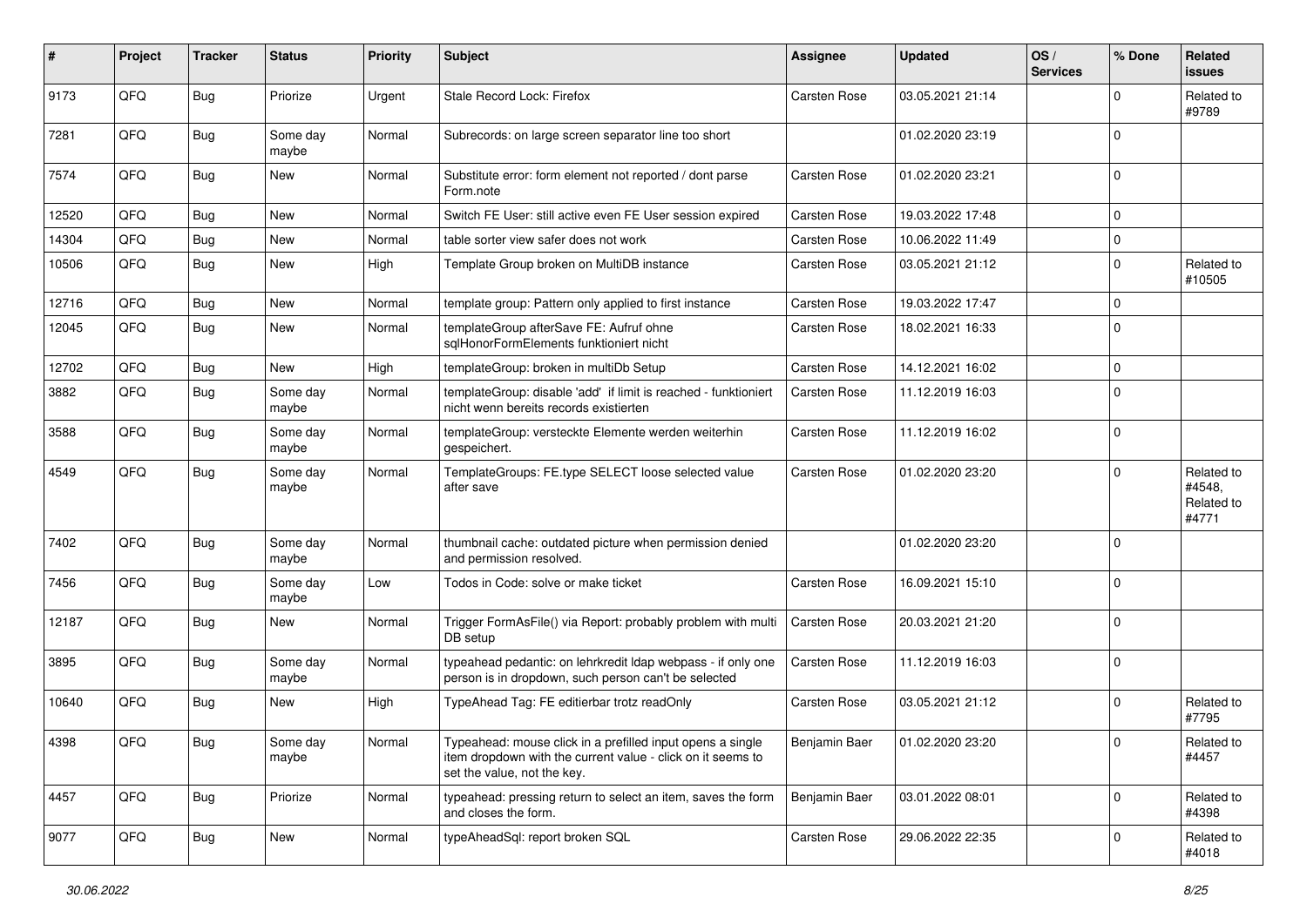| #     | Project | <b>Tracker</b> | <b>Status</b>     | <b>Priority</b> | <b>Subject</b>                                                                                         | Assignee      | <b>Updated</b>   | OS/<br><b>Services</b> | % Done      | Related<br><b>issues</b>                                             |
|-------|---------|----------------|-------------------|-----------------|--------------------------------------------------------------------------------------------------------|---------------|------------------|------------------------|-------------|----------------------------------------------------------------------|
| 10588 | QFQ     | Bug            | <b>New</b>        | Normal          | typeahed Tag: Doku anpassen                                                                            | Carsten Rose  | 12.11.2020 23:45 |                        | $\Omega$    |                                                                      |
| 7219  | QFQ     | <b>Bug</b>     | New               | Normal          | typeSheadSql / typeAheadSqlPrefetch: change to curly<br>braces                                         | Carsten Rose  | 01.02.2020 23:21 |                        | $\Omega$    |                                                                      |
| 10661 | QFQ     | <b>Bug</b>     | In Progress       | Normal          | Typo3 Warnungen                                                                                        | Carsten Rose  | 07.09.2021 13:23 |                        | $\Omega$    | Related to<br>#12440                                                 |
| 13943 | QFQ     | Bug            | Priorize          | Normal          | unable to find formgroup                                                                               | Enis Nuredini | 28.05.2022 11:03 |                        | $\mathbf 0$ |                                                                      |
| 9947  | QFQ     | <b>Bug</b>     | Priorize          | Normal          | Unwanted error message if missing 'typeAheadSqlPrefetch'                                               | Carsten Rose  | 01.02.2020 10:13 |                        | $\Omega$    |                                                                      |
| 5305  | QFQ     | <b>Bug</b>     | New               | Normal          | Upload FormElement: nicht disabled by readonly Form                                                    | Carsten Rose  | 16.06.2021 13:43 |                        | $\Omega$    | Related to<br>#9347,<br>Related to<br>#9834                          |
| 5706  | QFQ     | Bug            | Some day<br>maybe | Normal          | upload: fileDestination needs to be sanatized                                                          | Carsten Rose  | 01.02.2020 23:19 |                        | $\Omega$    |                                                                      |
| 5991  | QFQ     | <b>Bug</b>     | Some day<br>maybe | Normal          | URLs with 'I' or long parameter are problematic                                                        | Carsten Rose  | 01.02.2020 23:19 |                        | $\mathbf 0$ |                                                                      |
| 6116  | QFQ     | <b>Bug</b>     | Priorize          | High            | value of checkbox not saved                                                                            | Carsten Rose  | 07.12.2021 17:19 |                        | $\mathbf 0$ |                                                                      |
| 3061  | QFQ     | <b>Bug</b>     | Some day<br>maybe | High            | winstitute: mysql connection durcheinander - nmhp17<br>(ag7)/QFQ arbeitet mit DB/Tabellen von biostat. | Carsten Rose  | 03.05.2021 21:14 |                        | $\Omega$    |                                                                      |
| 10704 | QFQ     | <b>Bug</b>     | New               | Normal          | wkhtml problem rendering fullCalendar.js / fabric.js >><br>successor: puppeteer                        | Carsten Rose  | 12.11.2020 23:45 |                        | $\Omega$    | Related to<br>#5024,<br>Related to<br>#4650,<br>Related to<br>#10715 |
| 13706 | QFQ     | Bug            | <b>New</b>        | Normal          | Wrong CheckType in FieldElement LastStatus of Form Cron                                                | Carsten Rose  | 21.01.2022 18:20 |                        | $\Omega$    |                                                                      |
| 13659 | QFQ     | <b>Bug</b>     | <b>New</b>        | Normal          | wrong sanitize class applied to R-store                                                                | Carsten Rose  | 15.01.2022 14:23 |                        | $\mathbf 0$ |                                                                      |
| 2643  | QFQ     | <b>Bug</b>     | Some day<br>maybe | Normal          | Zend / PHP Webinars anschauen                                                                          | Carsten Rose  | 01.02.2020 15:56 |                        | $\Omega$    |                                                                      |
| 4122  | QFQ     | <b>Bug</b>     | Some day<br>maybe | Normal          | file: Render Mode hat keinen Effekt                                                                    |               | 11.12.2019 16:03 |                        | $\Omega$    |                                                                      |
| 4138  | QFQ     | Bug            | Some day<br>maybe | Normal          | style fehlt                                                                                            |               | 11.12.2019 16:03 |                        | $\Omega$    |                                                                      |
| 2665  | QFQ     | <b>Bug</b>     | Priorize          | Normal          | Dynamic Update funktioniert nicht, wenn beim<br>entsprechenden FormElement eine size angegeben ist.    | Benjamin Baer | 03.01.2022 08:12 |                        | 30          |                                                                      |
| 9691  | QFQ     | Bug            | In Progress       | Normal          | Checkbox: dynamic update > readonly                                                                    | Carsten Rose  | 01.02.2020 23:22 |                        | 50          | Related to<br>#9834                                                  |
| 9275  | QFQ     | <b>Bug</b>     | New               | Normal          | auteron: t3 page, which takes to long to respond, is not<br>reported properly                          | Carsten Rose  | 01.02.2020 23:22 |                        | 100         |                                                                      |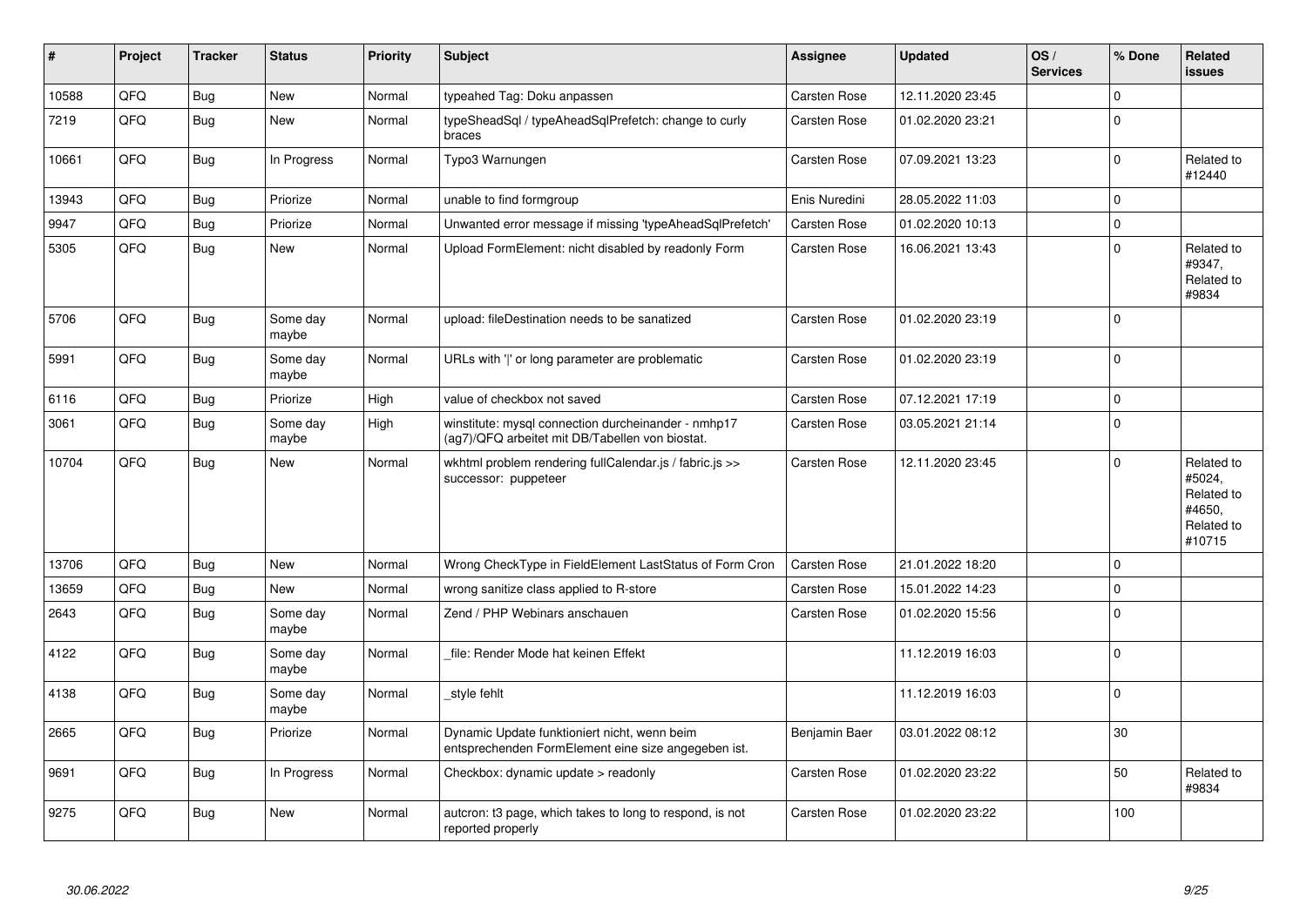| $\vert$ # | Project | <b>Tracker</b> | <b>Status</b>     | <b>Priority</b> | <b>Subject</b>                                                                                                                               | Assignee       | <b>Updated</b>   | OS/<br><b>Services</b> | % Done         | Related<br>issues                                                    |
|-----------|---------|----------------|-------------------|-----------------|----------------------------------------------------------------------------------------------------------------------------------------------|----------------|------------------|------------------------|----------------|----------------------------------------------------------------------|
| 3613      | QFQ     | <b>Bug</b>     | Some day<br>maybe | Normal          | note /note unchecked -> note div (col-md) wird weiterhin<br>gerendert                                                                        | Elias Villiger | 01.02.2020 23:19 |                        | 100            |                                                                      |
| 9789      | QFQ     | <b>Bug</b>     | In Progress       | High            | Record Lock: release to early on 'leave page'                                                                                                | Carsten Rose   | 10.01.2022 09:25 |                        | 100            | Related to<br>#10081.<br>Related to<br>#9173,<br>Related to<br>#8702 |
| 5942      | QFQ     | Feature        | Priorize          | Normal          | 'L' and 'type': append to links, generate via '_link' by using 'u:'                                                                          | Carsten Rose   | 01.02.2020 10:13 |                        | $\Omega$       |                                                                      |
| 3567      | QFQ     | Feature        | Some day<br>maybe | Low             | 'Save', 'Close', 'New' als FormElement                                                                                                       |                | 11.12.2019 16:02 |                        | $\overline{0}$ |                                                                      |
| 3267      | QFQ     | Feature        | Some day<br>maybe | Normal          | 2 Forms auf einer Seite: real + Read only                                                                                                    | Carsten Rose   | 11.12.2019 16:03 |                        | $\overline{0}$ |                                                                      |
| 12269     | QFQ     | Feature        | <b>New</b>        | Normal          | 2FA - Login                                                                                                                                  | Carsten Rose   | 03.05.2021 20:45 |                        | $\mathbf 0$    |                                                                      |
| 5548      | QFQ     | Feature        | Some day<br>maybe | Normal          | 801 Textfiles/Scriptfiles als Thumbnail                                                                                                      | Carsten Rose   | 07.03.2022 16:26 |                        | $\mathbf 0$    |                                                                      |
| 12544     | QFQ     | Feature        | New               | High            | a) ' AS _link' new also as ' AS _format', b) sortierung via<br>'display: none;', c) '_format' benoeitgt nicht zwingend<br>u/U/p/m/z/d        | Carsten Rose   | 14.12.2021 16:03 |                        | $\overline{0}$ |                                                                      |
| 3666      | QFQ     | Feature        | Some day<br>maybe | Normal          | a) Performance Messung: mysql_real_escape_string() im<br>Vergleich zu str_replace(), b) doppeltes Aufrufen von<br>mysql_real_escape_string() | Carsten Rose   | 11.12.2019 16:02 |                        | $\overline{0}$ |                                                                      |
| 12038     | QFQ     | Feature        | <b>New</b>        | Normal          | a) STORE_VAR: filenameOnlyStripUniq, b) SP:<br>QSTRIPUNIQ()                                                                                  |                | 17.02.2021 23:55 |                        | $\overline{0}$ |                                                                      |
| 11535     | QFQ     | Feature        | <b>New</b>        | Normal          | Ability to create SQL columns in frontend QFQ forms                                                                                          |                | 17.11.2020 12:11 |                        | 0              |                                                                      |
| 3942      | QFQ     | Feature        | Some day<br>maybe | Normal          | Action Elemente: neu generierte IDs via FE weitergeben                                                                                       | Carsten Rose   | 11.12.2019 16:03 |                        | $\Omega$       | Related to<br>#3941                                                  |
| 12412     | QFQ     | Feature        | <b>New</b>        | Normal          | Action/Escape qualifier 'e' (empty), '0': if given, an empty<br>string (or '0') will be treated as 'not found'                               | Carsten Rose   | 08.05.2021 09:40 |                        | $\Omega$       | Related to<br>#12413.<br>Related to<br>#10012                        |
| 5131      | QFQ     | Feature        | <b>New</b>        | Normal          | Activate Spin Gear ('wait/busy' indicator) via LINK attribute                                                                                | Carsten Rose   | 01.02.2020 23:21 |                        | $\mathbf 0$    |                                                                      |
| 7342      | QFQ     | Feature        | New               | Normal          | add content $=$ hide this                                                                                                                    | Carsten Rose   | 01.02.2020 23:21 |                        | $\mathbf 0$    |                                                                      |
| 10979     | QFQ     | Feature        | New               | Normal          | Ajax Calls an API - dataReport                                                                                                               | Carsten Rose   | 11.05.2022 12:15 |                        | $\mathbf 0$    |                                                                      |
| 8962      | QFQ     | Feature        | New               | High            | allow for form fields with identical names                                                                                                   | Carsten Rose   | 03.05.2021 21:14 |                        | $\Omega$       |                                                                      |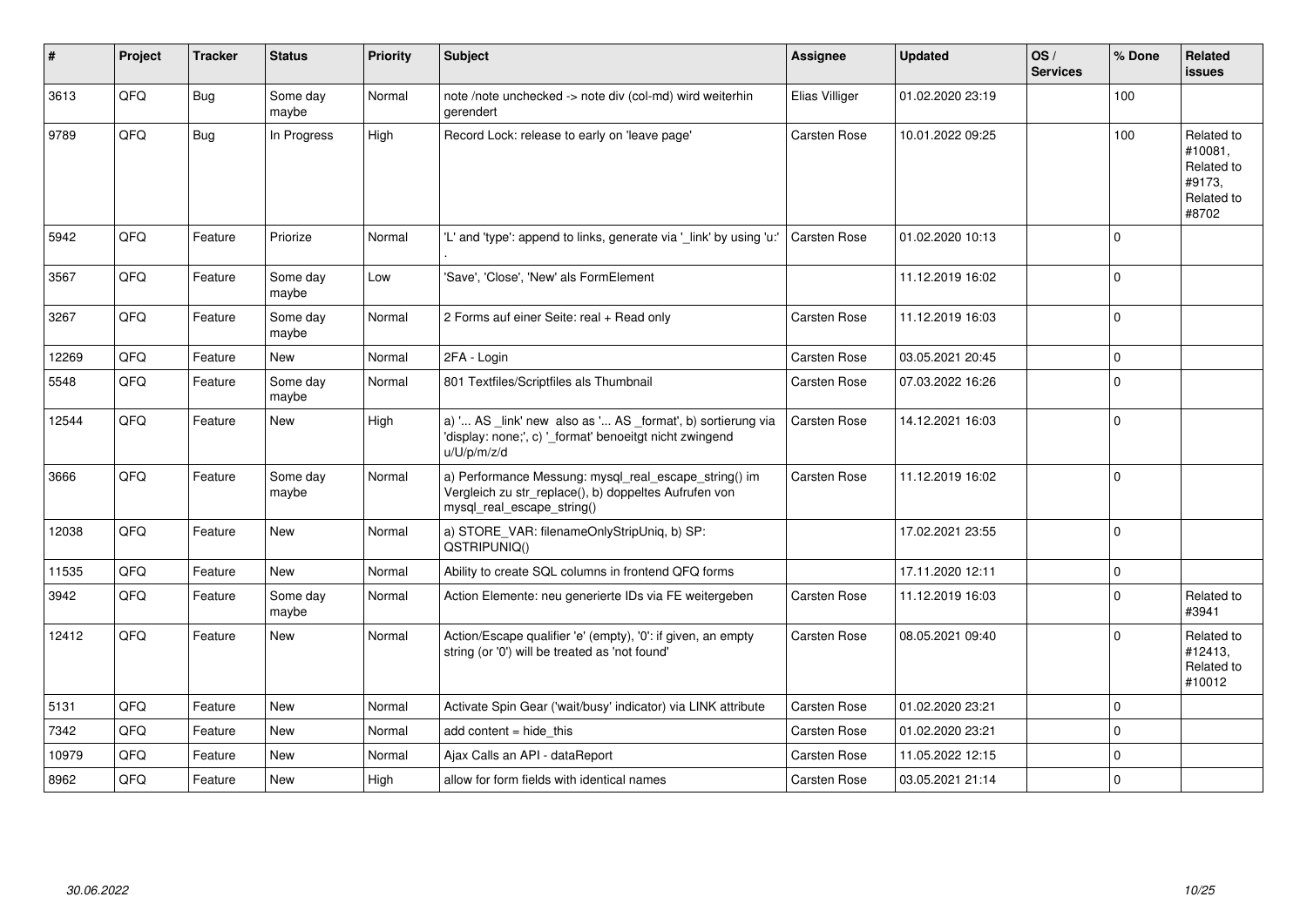| $\vert$ # | Project | <b>Tracker</b> | <b>Status</b>     | <b>Priority</b> | <b>Subject</b>                                                                                       | Assignee      | <b>Updated</b>   | OS/<br><b>Services</b> | % Done         | Related<br><b>issues</b>                                                                                                                                              |
|-----------|---------|----------------|-------------------|-----------------|------------------------------------------------------------------------------------------------------|---------------|------------------|------------------------|----------------|-----------------------------------------------------------------------------------------------------------------------------------------------------------------------|
| 14320     | QFQ     | Feature        | ToDo              | Normal          | Allow specific HTML Tags and Attributes: general, TinyMCE                                            | Enis Nuredini | 17.06.2022 10:44 |                        | $\Omega$       | Related to<br>#12664,<br>Related to<br>#12039,<br>Related to<br>#11702,<br>Related to<br>#7239,<br>Related to<br>#3708,<br>Related to<br>#3646,<br>Related to<br>#880 |
| 3848      | QFQ     | Feature        | Some day<br>maybe | High            | Antivirus check fuer Upload files in qfq?                                                            | Carsten Rose  | 03.05.2021 21:14 |                        | $\mathbf 0$    | Related to<br>#4131                                                                                                                                                   |
| 12119     | QFQ     | Feature        | <b>New</b>        | Normal          | AS paged: error message missing if there ist no 'r' argument.                                        | Carsten Rose  | 03.05.2021 20:51 |                        | $\mathbf 0$    |                                                                                                                                                                       |
| 13945     | QFQ     | Feature        | New               | Normal          | As _link: content before/after link                                                                  | Enis Nuredini | 28.05.2022 11:01 |                        | $\mathbf 0$    | Related to<br>#12262                                                                                                                                                  |
| 3947      | QFQ     | Feature        | Some day<br>maybe | Normal          | Attack detectect: logout current user                                                                | Carsten Rose  | 11.12.2019 16:03 |                        | $\Omega$       | Related to<br>#5458,<br>Related to<br>#6299                                                                                                                           |
| 6299      | QFQ     | Feature        | Some day<br>maybe | Normal          | Attack detection: log table with invalid SIP access                                                  |               | 11.12.2019 16:02 |                        | $\mathbf 0$    | Related to<br>#3947                                                                                                                                                   |
| 4250      | QFQ     | Feature        | <b>New</b>        | Normal          | AutoCron in QFQ via PHP                                                                              | Carsten Rose  | 01.02.2020 23:21 |                        | $\mathbf 0$    | Related to<br>#3292,<br>Related to<br>#3291                                                                                                                           |
| 12146     | QFQ     | Feature        | <b>New</b>        | Normal          | Autocron Job: Anzeigen wann der naechste Job ausgefuehrt<br>wird, resp das er nicht ausgefuehrt wird | Carsten Rose  | 15.03.2021 15:23 |                        | $\overline{0}$ |                                                                                                                                                                       |
| 3291      | QFQ     | Feature        | Some day<br>maybe | Normal          | AutoCron websiteToken                                                                                | Carsten Rose  | 11.12.2019 16:02 |                        | $\mathbf 0$    | Related to<br>#4250                                                                                                                                                   |
| 7452      | QFQ     | Feature        | Some day<br>maybe | Normal          | automate deployment new QFQ version                                                                  | Carsten Rose  | 16.09.2021 15:10 |                        | $\mathbf 0$    |                                                                                                                                                                       |
| 13608     | QFQ     | Feature        | Some day<br>maybe | Normal          | Automatic Browser Language Redirect                                                                  | Enis Nuredini | 17.06.2022 08:35 |                        | $\mathbf 0$    |                                                                                                                                                                       |
| 12452     | QFQ     | Feature        | Priorize          | Normal          | BaseURL: alsways with '/' at the end                                                                 | Carsten Rose  | 19.06.2022 13:45 |                        | $\mathbf 0$    | Related to<br>#10782                                                                                                                                                  |
| 9346      | QFQ     | Feature        | Priorize          | Normal          | beforeSave: check if an upload is given                                                              | Carsten Rose  | 11.06.2021 21:18 |                        | $\mathbf 0$    |                                                                                                                                                                       |
| 7106      | QFQ     | Feature        | Some day<br>maybe | Normal          | Beispiel Nummerierung von Rows in Report                                                             |               | 11.12.2019 16:01 |                        | $\mathbf 0$    |                                                                                                                                                                       |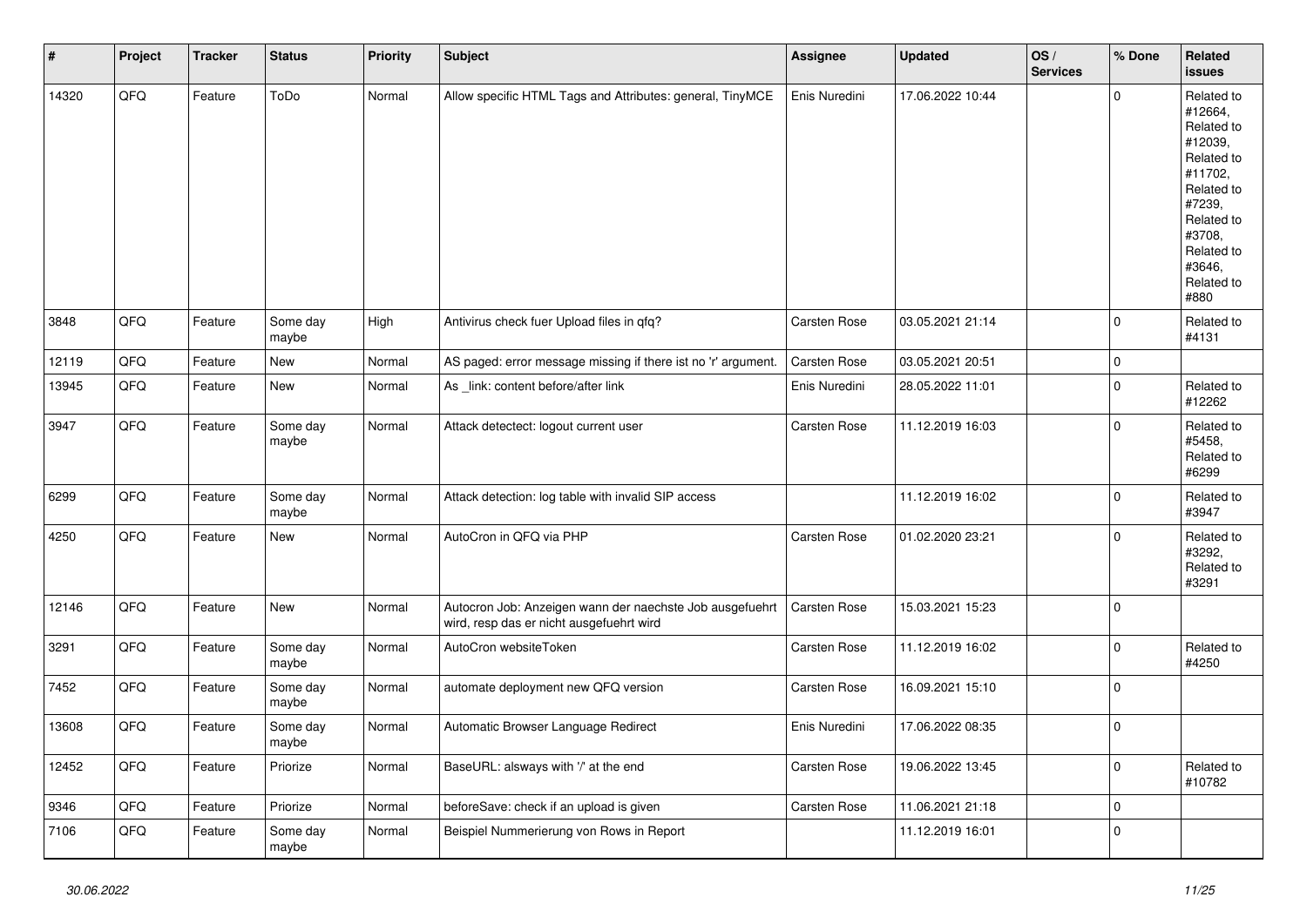| #     | Project | <b>Tracker</b> | <b>Status</b>     | <b>Priority</b> | <b>Subject</b>                                                                  | <b>Assignee</b>     | <b>Updated</b>   | OS/<br><b>Services</b> | % Done      | Related<br><b>issues</b>                        |
|-------|---------|----------------|-------------------|-----------------|---------------------------------------------------------------------------------|---------------------|------------------|------------------------|-------------|-------------------------------------------------|
| 7105  | QFQ     | Feature        | Some day<br>maybe | Normal          | Beispiel wie man in einer zweiten Tabelle speichert.                            |                     | 11.12.2019 16:01 |                        | $\mathbf 0$ |                                                 |
| 6288  | QFQ     | Feature        | Some day<br>maybe | Normal          | Best Practice: Erklaeren wie man ein Formular ganz in<br>'weiss' erstellen kann |                     | 11.12.2019 16:02 |                        | $\mathbf 0$ |                                                 |
| 4194  | QFQ     | Feature        | In Progress       | Normal          | Bootstrap 4 ist jetzt offiziel                                                  |                     | 03.05.2021 20:47 |                        | $\mathbf 0$ | Related to<br>#10114                            |
| 5783  | QFQ     | Feature        | Some day<br>maybe | Normal          | <b>BPMN View/Edit</b>                                                           |                     | 11.12.2019 16:02 |                        | $\mathbf 0$ |                                                 |
| 8520  | QFQ     | Feature        | Some day<br>maybe | Normal          | Bring QFQ to Composer                                                           | Carsten Rose        | 16.09.2021 15:10 |                        | $\mathbf 0$ |                                                 |
| 11893 | QFQ     | Feature        | New               | High            | Broken SIP: a) only report one time, b) only report in main<br>column           | Carsten Rose        | 12.05.2021 12:13 |                        | $\mathbf 0$ | Related to<br>#12532,<br>Related to<br>#14187   |
| 10716 | QFQ     | Feature        | Some day<br>maybe | Normal          | Business Logic mit Externen Skripten                                            | Carsten Rose        | 16.09.2021 15:10 |                        | $\mathbf 0$ | Related to<br>#10713,<br>Related to<br>#8217    |
| 9781  | QFQ     | Feature        | New               | Normal          | Button: CSS class to make buttons smaller                                       | Carsten Rose        | 01.02.2020 23:22 |                        | $\mathbf 0$ |                                                 |
| 13467 | QFQ     | Feature        | <b>New</b>        | Normal          | ChangeLog Generator                                                             | <b>Carsten Rose</b> | 19.03.2022 17:46 |                        | $\mathbf 0$ | Related to<br>#11460                            |
| 12474 | QFQ     | Feature        | New               | Normal          | Check BaseConfigURL if it is given and the the last char is '/'                 | Carsten Rose        | 03.05.2021 20:45 |                        | $\mathbf 0$ |                                                 |
| 9853  | QFQ     | Feature        | <b>New</b>        | Normal          | Check das SQL / QFQ / Mail Logfile geschrieben wird                             |                     | 09.01.2020 11:15 |                        | $\mathbf 0$ |                                                 |
| 12163 | QFQ     | Feature        | New               | Normal          | Checkbox: table wrap                                                            | Carsten Rose        | 03.05.2021 20:51 |                        | $\mathbf 0$ |                                                 |
| 12476 | QFQ     | Feature        | New               | Normal          | clearMe: a) should trigger 'dirty', b) sticky on textarea resize                | Benjamin Baer       | 04.01.2022 08:40 |                        | $\mathbf 0$ | Related to<br>#9528                             |
| 6870  | QFQ     | Feature        | Priorize          | Normal          | Click on '_link' triggers an API call                                           | Benjamin Baer       | 03.01.2022 08:25 |                        | $\mathbf 0$ |                                                 |
| 4420  | QFQ     | Feature        | Some day<br>maybe | Normal          | Client: Local Storage - store the changes of a form, local in<br>the browser.   | Benjamin Baer       | 11.12.2019 16:02 |                        | $\mathbf 0$ |                                                 |
| 6715  | QFQ     | Feature        | Some day<br>maybe | Normal          | Code-Refactoring: dbArray vereinheitlichen                                      | Carsten Rose        | 11.12.2019 16:02 |                        | $\mathbf 0$ |                                                 |
| 7102  | QFQ     | Feature        | New               | Normal          | Comment sign in report: '#' and '--'                                            | Carsten Rose        | 01.02.2020 23:21 |                        | $\mathbf 0$ |                                                 |
| 8082  | QFQ     | Feature        | Priorize          | High            | Contact form without saving record                                              | Carsten Rose        | 07.12.2021 15:20 |                        | $\pmb{0}$   | Related to<br>#8587,<br><b>Blocks</b><br>#11850 |
| 4650  | QFQ     | Feature        | Some day<br>maybe | Normal          | Convert html to doc/rtf                                                         | Carsten Rose        | 01.02.2020 23:20 |                        | $\mathbf 0$ | Related to<br>#10704                            |
| 12330 | QFQ     | Feature        | New               | Normal          | Copy to input field / text area / TinyMCE                                       | Carsten Rose        | 07.04.2021 09:01 |                        | 0           |                                                 |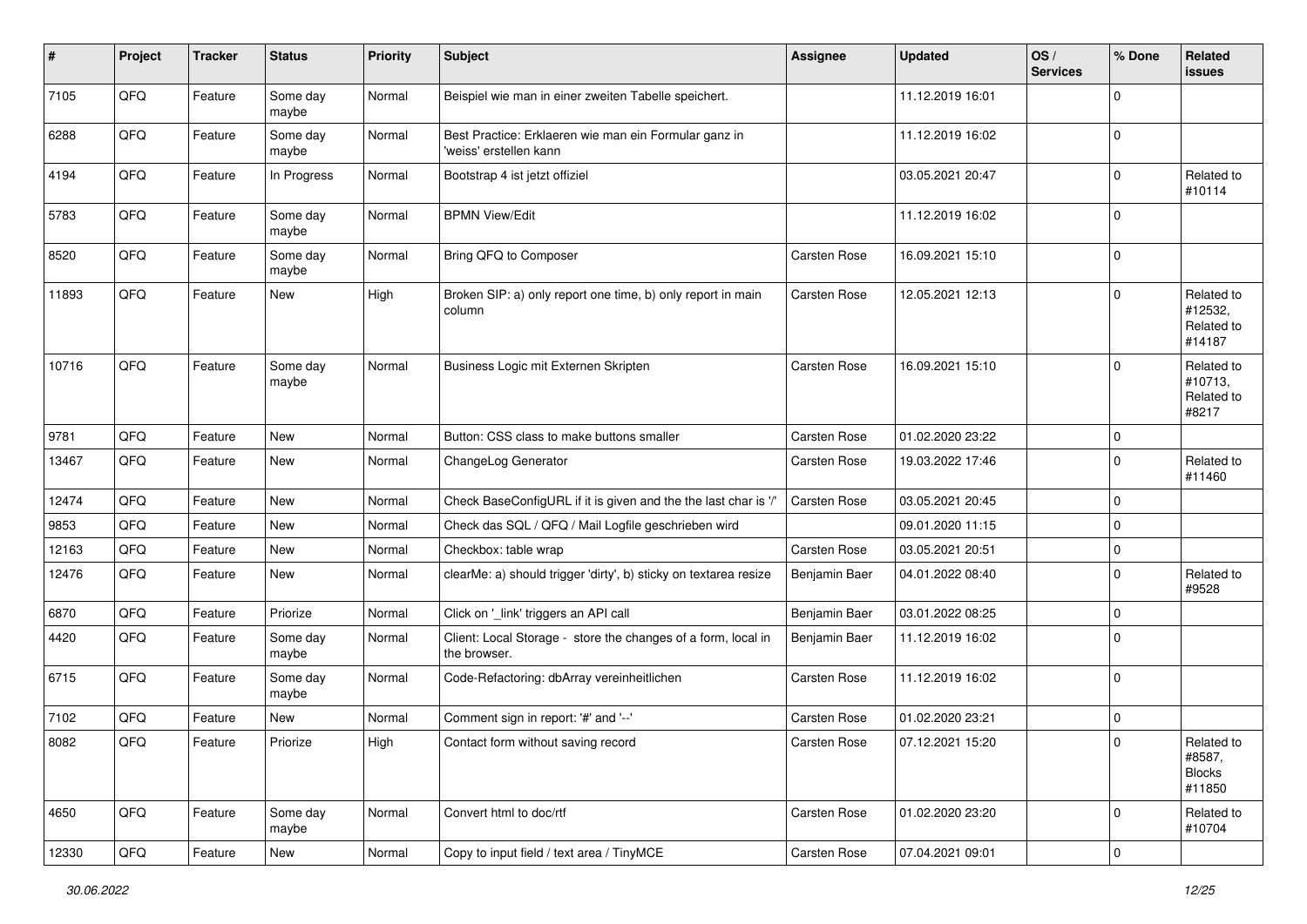| #     | Project | <b>Tracker</b> | <b>Status</b>              | <b>Priority</b> | <b>Subject</b>                                                                                                                                                | Assignee            | <b>Updated</b>   | OS/<br><b>Services</b> | % Done      | Related<br>issues   |
|-------|---------|----------------|----------------------------|-----------------|---------------------------------------------------------------------------------------------------------------------------------------------------------------|---------------------|------------------|------------------------|-------------|---------------------|
| 8089  | QFQ     | Feature        | <b>New</b>                 | Normal          | Copy/Paste for FormElements                                                                                                                                   | Carsten Rose        | 01.02.2020 23:22 |                        | $\Omega$    |                     |
| 10738 | QFQ     | Feature        | Some day<br>maybe          | Normal          | CORS headers for external API requests                                                                                                                        |                     | 10.06.2020 14:00 |                        | $\Omega$    |                     |
| 13843 | QFQ     | Feature        | <b>New</b>                 | Normal          | Create JWT via QFQ                                                                                                                                            | <b>Carsten Rose</b> | 19.03.2022 17:42 |                        | $\Omega$    |                     |
| 13841 | QFQ     | Feature        | <b>New</b>                 | Normal          | Create PDF via iText - evaluate                                                                                                                               | Carsten Rose        | 19.03.2022 17:42 |                        | $\Omega$    |                     |
| 9136  | QFQ     | Feature        | New                        | Normal          | Create ZIP files with dynamic PDFs                                                                                                                            | Carsten Rose        | 01.02.2020 23:22 |                        | $\Omega$    |                     |
| 3990  | QFQ     | Feature        | Some day<br>maybe          | High            | custom class definition: add space automatically                                                                                                              | Carsten Rose        | 03.05.2021 21:14 |                        | $\Omega$    |                     |
| 4719  | QFQ     | Feature        | Some day<br>maybe          | Normal          | Custom Message in Client in case of 'Browser tab close,<br>modification will be lost'                                                                         |                     | 01.02.2020 23:20 |                        | $\Omega$    |                     |
| 12337 | QFQ     | Feature        | Some day<br>maybe          | Normal          | Database.php: better caching                                                                                                                                  | Carsten Rose        | 16.09.2021 15:10 |                        | $\Omega$    |                     |
| 6992  | QFQ     | Feature        | Some day<br>maybe          | Normal          | DB exception: Syntax Highlight                                                                                                                                |                     | 11.12.2019 16:01 |                        | $\Omega$    | Related to<br>#5450 |
| 4627  | QFQ     | Feature        | Some day<br>maybe          | Normal          | dbupdate: all tables - check 'create', 'modified' if it is possible<br>to change to default 'CURRENT TIMESTAMP' and modified<br>'ON UPDATE CURRENT_TIMESTAMP' |                     | 01.02.2020 23:20 |                        | $\Omega$    |                     |
| 3331  | QFQ     | Feature        | Some day<br>maybe          | Normal          | Default Tooltip fuer _page? Links: mit Form und Record ID                                                                                                     | Carsten Rose        | 11.12.2019 16:02 |                        | $\Omega$    |                     |
| 9348  | QFQ     | Feature        | <b>New</b>                 | Normal          | defaultThumbnailSize: pre render thumbnails                                                                                                                   | Carsten Rose        | 12.06.2021 09:05 |                        | $\Omega$    |                     |
| 13566 | QFQ     | Feature        | Ready to sync<br>(develop) | Normal          | Delete config-example.gfg.php file                                                                                                                            | Carsten Rose        | 23.12.2021 09:25 |                        | $\Omega$    |                     |
| 5850  | QFQ     | Feature        | Some day<br>maybe          | Normal          | Deployment: In QFQ Doc best practice fuer zeitgemaesses<br>Deployment beschreiben                                                                             |                     | 01.02.2020 23:20 |                        | $\Omega$    |                     |
| 7630  | QFQ     | Feature        | Priorize                   | Normal          | detailed error message for simple upload                                                                                                                      | Carsten Rose        | 01.02.2020 10:13 |                        | $\Omega$    |                     |
| 7481  | QFQ     | Feature        | New                        | Normal          | Detect 'BaseUrl' automatically                                                                                                                                | Carsten Rose        | 01.02.2020 23:21 |                        | $\Omega$    |                     |
| 12503 | QFQ     | Feature        | Priorize                   | Normal          | Detect dangerous UPDATE statement with missing WHERE                                                                                                          | Carsten Rose        | 05.05.2021 22:09 |                        | $\mathbf 0$ |                     |
| 3273  | QFQ     | Feature        | Some day<br>maybe          | Low             | Dirty Flag in Form                                                                                                                                            | Carsten Rose        | 11.12.2019 16:02 |                        | $\mathbf 0$ |                     |
| 3458  | QFQ     | Feature        | Some day<br>maybe          | Normal          | Display 'Edit Form Element'-Checkbox on form: should<br>depend on FE Group                                                                                    | Carsten Rose        | 11.12.2019 16:02 |                        | $\Omega$    | Related to<br>#3447 |
| 8892  | QFQ     | Feature        | Some day<br>maybe          | Normal          | Display and Edit SQL Comments in Form Editor                                                                                                                  | Carsten Rose        | 11.12.2019 16:01 |                        | $\Omega$    |                     |
| 8894  | QFQ     | Feature        | Some day<br>maybe          | Normal          | Documentation Tags Usable in QFQ Application                                                                                                                  | Carsten Rose        | 11.12.2019 16:01 |                        | $\Omega$    |                     |
| 3905  | QFQ     | Feature        | Some day<br>maybe          | Normal          | Documentation: Best Practice anhand eines Online<br>Bewerbungstools                                                                                           | Carsten Rose        | 11.12.2019 16:03 |                        | $\Omega$    |                     |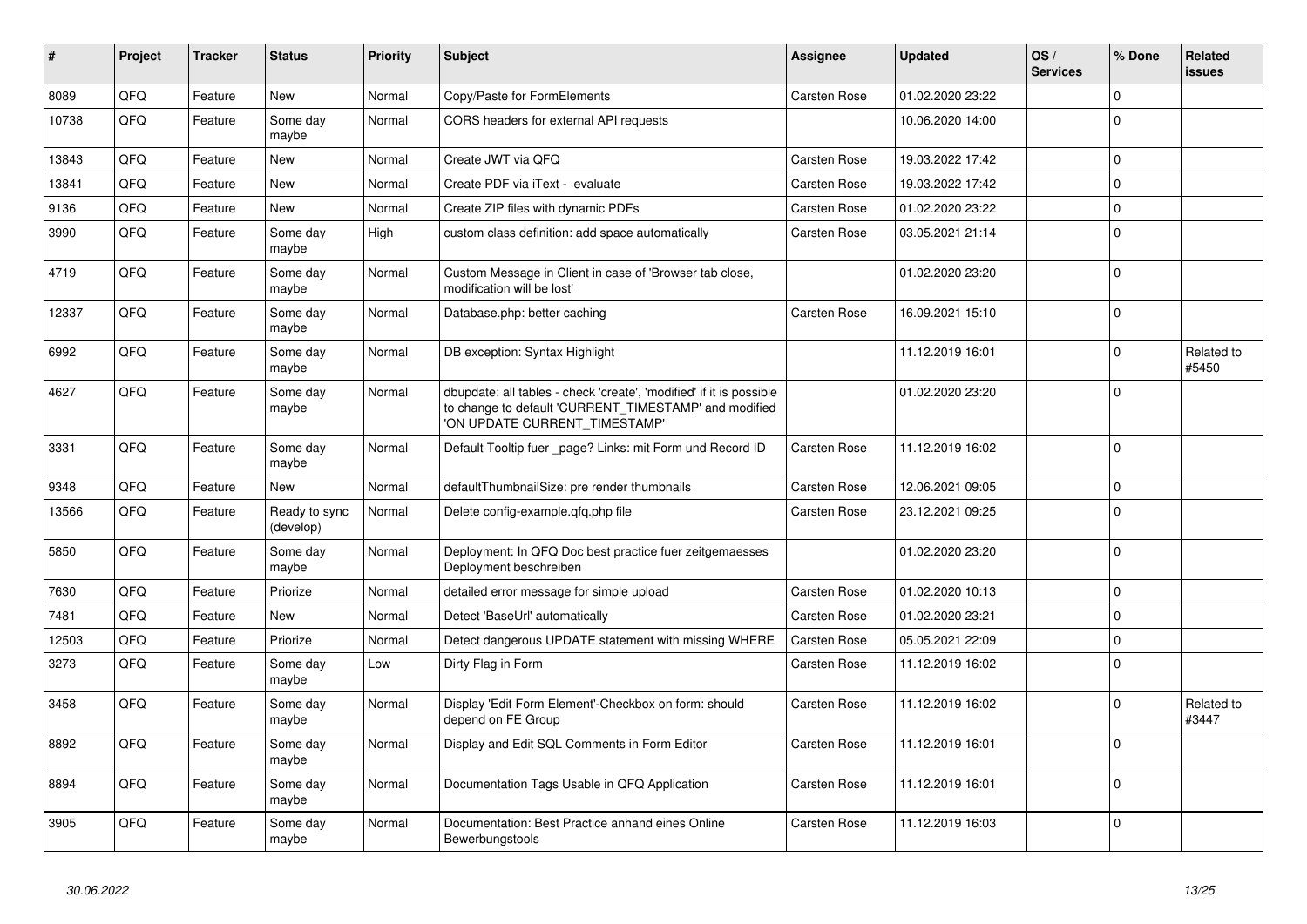| ∦     | Project | <b>Tracker</b> | <b>Status</b>     | <b>Priority</b> | <b>Subject</b>                                                                                                     | <b>Assignee</b>     | <b>Updated</b>   | OS/<br><b>Services</b> | % Done      | Related<br><b>issues</b>  |
|-------|---------|----------------|-------------------|-----------------|--------------------------------------------------------------------------------------------------------------------|---------------------|------------------|------------------------|-------------|---------------------------|
| 12109 | QFQ     | Feature        | <b>New</b>        | Normal          | Donwload Link: Plain, SIP, Persistent Link, Peristent SIP -<br>new notation                                        | Carsten Rose        | 03.05.2021 20:45 |                        | $\Omega$    | Related to<br>#12085      |
| 10996 | QFQ     | Feature        | New               | Normal          | Download video via sip: no seek                                                                                    | Carsten Rose        | 12.08.2020 14:18 |                        | $\Omega$    |                           |
| 6292  | QFQ     | Feature        | <b>New</b>        | Normal          | Download: File speichern mit Hash aber original Filename in<br>der Datenbank vermerken fuer Downloads              | Carsten Rose        | 01.02.2020 23:21 |                        | $\Omega$    |                           |
| 7100  | QFQ     | Feature        | Some day<br>maybe | Normal          | Download: log access, max downloads, time limit                                                                    |                     | 01.02.2020 23:19 |                        | $\mathbf 0$ |                           |
| 7217  | QFQ     | Feature        | Priorize          | Normal          | Download: notice User if `_sip=?` is missing                                                                       | Carsten Rose        | 01.02.2020 10:13 |                        | $\mathbf 0$ |                           |
| 5562  | QFQ     | Feature        | Priorize          | Normal          | Drag'n'Drop fuer Uploads                                                                                           | Benjamin Baer       | 21.03.2022 09:52 |                        | $\mathbf 0$ | Related to<br>#9706       |
| 12603 | QFQ     | Feature        | <b>New</b>        | Normal          | Dropdown (Select), Radio, checkbox:<br>itemListAlways={{!SELECT key, value}}                                       | Carsten Rose        | 19.03.2022 17:47 |                        | $\mathbf 0$ |                           |
| 10119 | QFQ     | Feature        | <b>New</b>        | Normal          | Dropdown (selectlist) & TypeAhead: format and catagorize list                                                      | <b>Carsten Rose</b> | 07.05.2020 09:36 |                        | $\Omega$    |                           |
| 2995  | QFQ     | Feature        | Some day<br>maybe | Normal          | Dropdown JQuery Plugin: 'chosen' - Moeglichkeit um Select<br>Listen mehr Funktion zu geben. Kein Bootstrap noetig. | Carsten Rose        | 11.12.2019 16:03 |                        | $\mathbf 0$ |                           |
| 4869  | QFQ     | Feature        | Some day<br>maybe | Normal          | Dynamic Update (show, hide, readonly?, required?) for<br><b>Template Group Elements</b>                            | Carsten Rose        | 01.02.2020 23:19 |                        | $\Omega$    | Related to<br>#4865       |
| 3216  | QFQ     | Feature        | Some day<br>maybe | Normal          | dynamic update für checkbox label2                                                                                 | Carsten Rose        | 11.12.2019 16:03 |                        | $\Omega$    | Related to<br>#2081       |
| 11504 | QFQ     | Feature        | New               | Normal          | Dynamic Update: Button text update for 'Save',' Close' &<br>'Delete'                                               | Carsten Rose        | 12.11.2020 23:44 |                        | $\mathbf 0$ |                           |
| 6224  | QFQ     | Feature        | Priorize          | Normal          | Dynamic update: fade in/out fields                                                                                 | Benjamin Baer       | 21.03.2022 09:50 |                        | $\Omega$    |                           |
| 4082  | QFQ     | Feature        | <b>New</b>        | Normal          | Dynamic Update: modeSql - useful default                                                                           | Carsten Rose        | 01.02.2020 23:22 |                        | $\Omega$    |                           |
| 6083  | QFQ     | Feature        | Some day<br>maybe | Normal          | Dynamic Update: Value Check via SQL                                                                                |                     | 11.12.2019 16:02 |                        | $\Omega$    |                           |
| 7109  | QFQ     | Feature        | <b>New</b>        | Normal          | Dynamic Updates: row/element hide                                                                                  | Carsten Rose        | 01.02.2020 23:22 |                        | $\Omega$    | Has<br>duplicate<br>#4081 |
| 11460 | QFQ     | Feature        | New               | Normal          | Easier creation of changelog: gitchangelog                                                                         | Carsten Rose        | 12.06.2021 10:20 |                        | $\Omega$    | Related to<br>#13467      |
| 5893  | QFQ     | Feature        | Some day<br>maybe | Normal          | Edit on double-click                                                                                               |                     | 01.02.2020 23:19 |                        | $\Omega$    | Related to<br>#5894       |
| 3864  | QFG     | Feature        | New               | Normal          | Encrypt / decrypt field                                                                                            | Enis Nuredini       | 30.06.2022 16:29 |                        | 0           |                           |
| 5579  | QFQ     | Feature        | Some day<br>maybe | Normal          | Enhance Doc / Presentation: variable type 'link column type'                                                       | Carsten Rose        | 01.02.2020 23:19 |                        | 0           |                           |
| 8585  | QFQ     | Feature        | Priorize          | Normal          | Enhance Error message for 'unknown form'                                                                           | Carsten Rose        | 01.02.2020 10:13 |                        | $\mathbf 0$ |                           |
| 6250  | QFQ     | Feature        | In Progress       | Normal          | Enhance layout: a) Subrecord, b) Subrecord-Title                                                                   | Carsten Rose        | 01.02.2020 23:22 |                        | 0           | Related to<br>#5391       |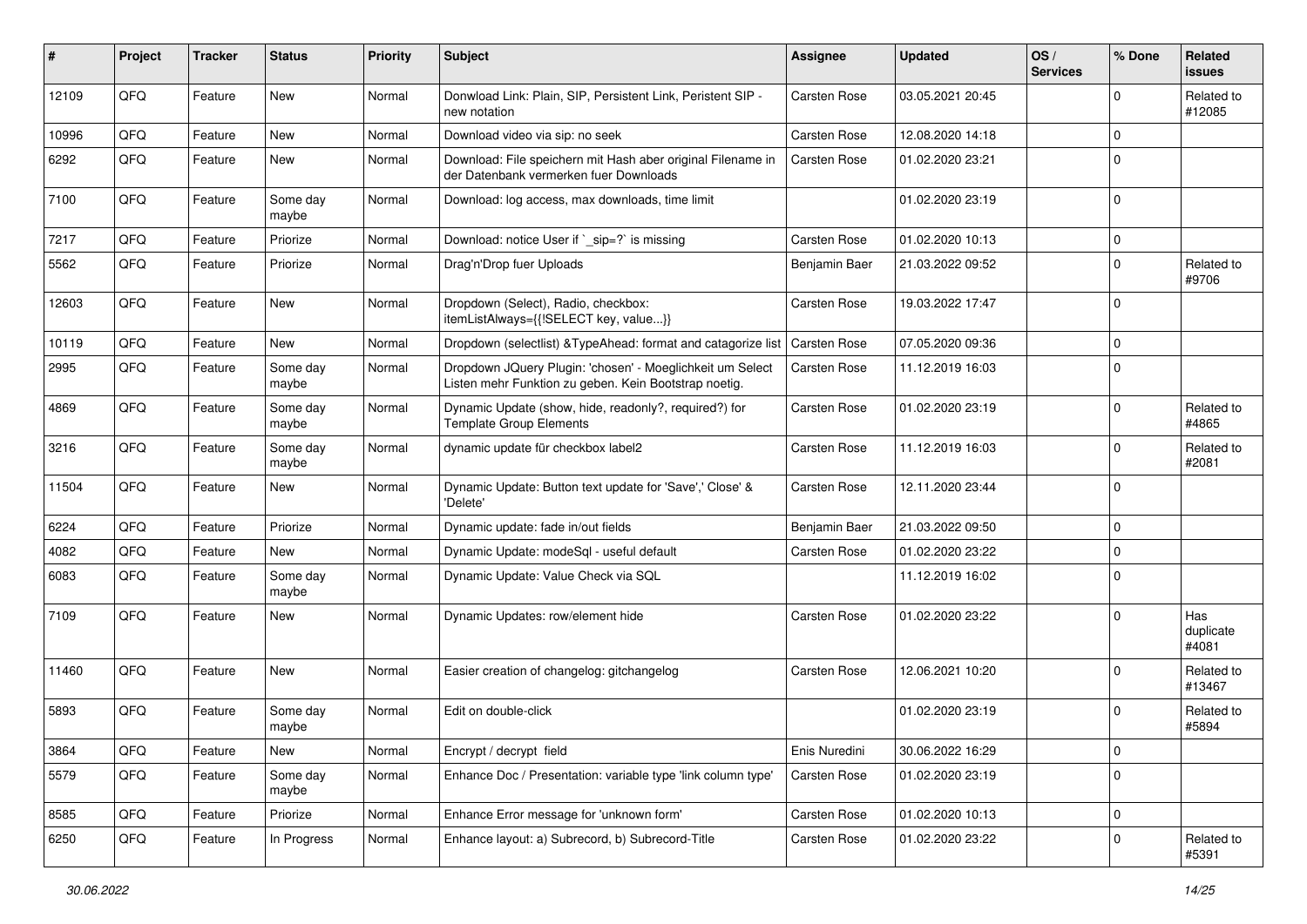| #     | Project | <b>Tracker</b> | <b>Status</b>     | <b>Priority</b> | Subject                                                                                                                 | Assignee        | <b>Updated</b>   | OS/<br><b>Services</b> | % Done      | Related<br><b>issues</b>                                              |
|-------|---------|----------------|-------------------|-----------------|-------------------------------------------------------------------------------------------------------------------------|-----------------|------------------|------------------------|-------------|-----------------------------------------------------------------------|
| 5132  | QFQ     | Feature        | Some day<br>maybe | Normal          | Error Message sendmail missing attachment: more details                                                                 | Carsten Rose    | 01.02.2020 23:19 |                        | $\mathbf 0$ |                                                                       |
| 9128  | QFQ     | Feature        | New               | Normal          | Error Message: not replaced variables- a) replace back to '{{',<br>b) underline                                         | Carsten Rose    | 01.02.2020 23:22 |                        | $\mathbf 0$ | Related to<br>#9129                                                   |
| 4330  | QFQ     | Feature        | Some day<br>maybe | Normal          | Error Message: report missing {{ / }} in sqlUpdate, sqlInsert,<br>sqlDelete, sqlAfter, sqlBefore in FE action elements. | Carsten Rose    | 01.02.2020 23:20 |                        | $\Omega$    |                                                                       |
| 10874 | QFQ     | Feature        | <b>New</b>        | Normal          | Erstellen eines Foreign Keys in der Tabelle "FormElement"                                                               |                 | 13.07.2020 10:11 |                        | $\mathbf 0$ |                                                                       |
| 10976 | QFQ     | Feature        | <b>New</b>        | Normal          | Excel Export Verbesserungen                                                                                             | Carsten Rose    | 06.08.2020 10:56 |                        | $\Omega$    |                                                                       |
| 12024 | QFQ     | Feature        | <b>New</b>        | Normal          | Excel Export: text columns by default decode<br>htmlspeciachar()                                                        | Carsten Rose    | 17.02.2021 23:55 |                        | $\mathbf 0$ | Related to<br>#12022                                                  |
| 6594  | QFQ     | Feature        | <b>New</b>        | Normal          | Excel: on download, check if there is a valid sip                                                                       | Carsten Rose    | 01.02.2020 23:21 |                        | $\mathbf 0$ |                                                                       |
| 3900  | QFQ     | Feature        | Some day<br>maybe | Normal          | Extend documentation of 'Copy / Paste'                                                                                  | Carsten Rose    | 11.12.2019 16:03 |                        | $\mathbf 0$ | Related to<br>#3899                                                   |
| 11217 | QFQ     | Feature        | Some day<br>maybe | Normal          | <b>Extend Script Functionality</b>                                                                                      | Carsten Rose    | 16.09.2021 15:10 |                        | 0           |                                                                       |
| 14185 | QFQ     | Feature        | New               | Normal          | External/Autocron.php - better suitable directory                                                                       | Support: System | 28.05.2022 11:03 |                        | $\mathbf 0$ |                                                                       |
| 8719  | QFQ     | Feature        | <b>New</b>        | Normal          | extraButtonLock: add support for 0/1                                                                                    | Carsten Rose    | 01.02.2020 23:22 |                        | $\mathbf 0$ |                                                                       |
| 6972  | QFQ     | Feature        | Some day<br>maybe | Normal          | Fabric Clipboard / cross browser tab                                                                                    | Benjamin Baer   | 01.02.2020 23:21 |                        | 0           |                                                                       |
| 5024  | QFQ     | Feature        | Some day<br>maybe | Normal          | Fabric: Generate PDF with edits                                                                                         | Benjamin Baer   | 01.02.2020 23:20 |                        | $\mathbf 0$ | Related to<br>#10704                                                  |
| 6801  | QFQ     | Feature        | Priorize          | Normal          | Fabric: Maximize / FullIscreen                                                                                          | Benjamin Baer   | 21.03.2022 09:56 |                        | $\mathbf 0$ |                                                                       |
| 8584  | QFQ     | Feature        | Priorize          | Normal          | FE 'Action' - never assign to Container (except Template<br>Group)                                                      | Carsten Rose    | 01.02.2020 10:13 |                        | 0           |                                                                       |
| 9352  | QFQ     | Feature        | <b>New</b>        | Normal          | FE 'Native' fire slaveld, sqlAfter, sqlIns                                                                              | Carsten Rose    | 01.02.2020 23:22 |                        | $\mathbf 0$ |                                                                       |
| 7812  | QFQ     | Feature        | New               | Normal          | FE 'Subrecord' - new option 'subrecordShowFilter',<br>'subrecordPaging'                                                 | Carsten Rose    | 01.02.2020 23:22 |                        | $\mathbf 0$ |                                                                       |
| 3415  | QFQ     | Feature        | Some day<br>maybe | Normal          | FE Login Box Templatefile                                                                                               | Benjamin Baer   | 11.12.2019 16:02 |                        | $\mathbf 0$ |                                                                       |
| 4536  | QFQ     | Feature        | Some day<br>maybe | Normal          | FE upload: problem with delete if mutliple uploads an<br>FE.name="                                                      |                 | 01.02.2020 23:20 |                        | $\mathbf 0$ |                                                                       |
| 8277  | QFQ     | Feature        | Priorize          | Normal          | fe.parameter.default=                                                                                                   | Carsten Rose    | 01.02.2020 23:17 |                        | 0           | Related to<br>#8113                                                   |
| 10013 | QFQ     | Feature        | Some day<br>maybe | Normal          | FE.typ=editor: CodeMirror                                                                                               | Carsten Rose    | 08.06.2022 10:37 |                        | $\mathbf 0$ | Related to<br>#12611,<br>Related to<br>#12490,<br>Related to<br>#7732 |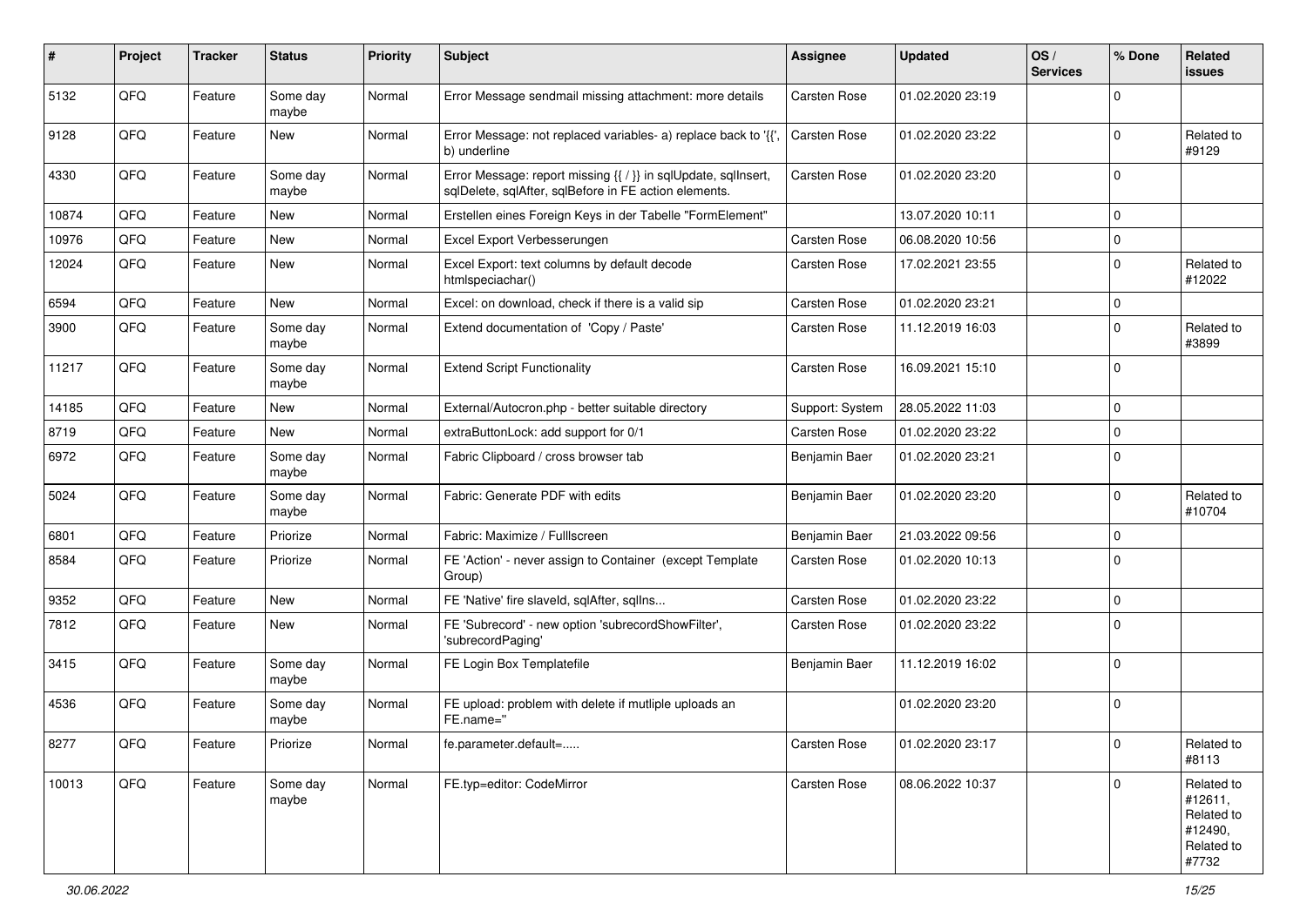| #     | Project | <b>Tracker</b> | <b>Status</b>     | <b>Priority</b> | <b>Subject</b>                                                                                                                                           | Assignee      | <b>Updated</b>   | OS/<br><b>Services</b> | % Done      | Related<br>issues                                                           |
|-------|---------|----------------|-------------------|-----------------|----------------------------------------------------------------------------------------------------------------------------------------------------------|---------------|------------------|------------------------|-------------|-----------------------------------------------------------------------------|
| 12162 | QFQ     | Feature        | <b>New</b>        | Normal          | FE.type=sendmail: personalized mailing (several mails) via<br>template                                                                                   | Carsten Rose  | 03.05.2021 20:45 |                        | $\Omega$    |                                                                             |
| 4444  | QFQ     | Feature        | Some day<br>maybe | Normal          | FE.type=upload: detect mime type                                                                                                                         |               | 11.12.2019 16:02 |                        | $\Omega$    | Related to<br>#4303                                                         |
| 7920  | QFQ     | Feature        | New               | Normal          | FE: Syntax Highlight, Zeinlenumbruch                                                                                                                     | Carsten Rose  | 01.02.2020 10:03 |                        | $\mathbf 0$ |                                                                             |
| 4872  | QFQ     | Feature        | Some day<br>maybe | Normal          | Fields of Typo3 page available in STORE_TYPO3                                                                                                            | Carsten Rose  | 01.02.2020 23:19 |                        | $\Omega$    |                                                                             |
| 4413  | QFQ     | Feature        | <b>New</b>        | Normal          | fieldset: show/hidden, modeSql, dynamicUpdate                                                                                                            | Carsten Rose  | 09.02.2022 15:19 |                        | $\mathbf 0$ |                                                                             |
| 10003 | QFQ     | Feature        | Priorize          | Normal          | fieldset: stronger visualize group                                                                                                                       | Benjamin Baer | 12.02.2020 08:13 |                        | $\Omega$    |                                                                             |
| 5923  | QFQ     | Feature        | Some day<br>maybe | Normal          | fillStoreSystemBySqlLate                                                                                                                                 |               | 01.02.2020 23:19 |                        | $\Omega$    |                                                                             |
| 3880  | QFQ     | Feature        | Some day<br>maybe | Normal          | Form 'Form': anlegen einer Tabelle                                                                                                                       |               | 14.01.2021 10:12 |                        | $\Omega$    |                                                                             |
| 3879  | QFQ     | Feature        | Some day<br>maybe | Normal          | Form 'FormElement': Beim Feld 'name' rechts in der Notiz<br>einen Link einblenden - a) aktuelle Definition anzeigen, b)<br>Spalte in der Tabelle anlegen |               | 11.12.2019 16:03 |                        | $\mathbf 0$ |                                                                             |
| 3878  | QFQ     | Feature        | Some day<br>maybe | Normal          | Form 'FormElement': Spalte 'name' typeAhead mit<br>Spaltennamen der Primarytable.                                                                        |               | 11.12.2019 16:03 |                        | $\Omega$    |                                                                             |
| 8336  | QFQ     | Feature        | <b>New</b>        | Normal          | Form > modified > Close New: a) Optional disable popup, b)<br>custom text, c) mode on save: close stay                                                   | Carsten Rose  | 01.02.2020 23:22 |                        | $\Omega$    | Related to<br>#8335                                                         |
| 10763 | QFQ     | Feature        | <b>New</b>        | Normal          | form accessed and submitted despite logout?                                                                                                              |               | 16.06.2020 11:43 |                        | $\Omega$    |                                                                             |
| 11716 | QFQ     | Feature        | <b>New</b>        | Normal          | Form an beliebiger Stelle im Report anzeigen                                                                                                             |               | 09.12.2020 09:47 |                        | $\Omega$    |                                                                             |
| 12262 | QFQ     | Feature        | ToDo              | Normal          | Form buttons on top: more customable                                                                                                                     | Enis Nuredini | 17.06.2022 10:44 |                        | $\Omega$    | Related to<br>#13945, Has<br>duplicate<br>#4046, Has<br>duplicate<br>#10080 |
| 9602  | QFQ     | Feature        | <b>New</b>        | Normal          | Form definition as JSON                                                                                                                                  | Carsten Rose  | 01.02.2020 23:21 |                        | $\Omega$    | Related to<br>#9600                                                         |
| 11322 | QFQ     | Feature        | Some day<br>maybe | Normal          | Form Element JSON - (multiline parameter field)                                                                                                          | Carsten Rose  | 16.09.2021 15:10 |                        | $\Omega$    |                                                                             |
| 12315 | QFQ     | Feature        | Some day<br>maybe | Normal          | Form History (Diffs) / Backups                                                                                                                           | Carsten Rose  | 16.09.2021 15:10 |                        | $\Omega$    |                                                                             |
| 5983  | QFQ     | Feature        | Some day<br>maybe | Normal          | Form Submit (save & update): normalize date/-time FE                                                                                                     | Carsten Rose  | 01.02.2020 23:19 |                        | $\mathbf 0$ |                                                                             |
| 9668  | QFQ     | Feature        | Priorize          | Normal          | Form.mode: rename 'hidden' to 'hide'                                                                                                                     | Carsten Rose  | 05.05.2021 22:14 |                        | $\Omega$    | Related to<br>#6437                                                         |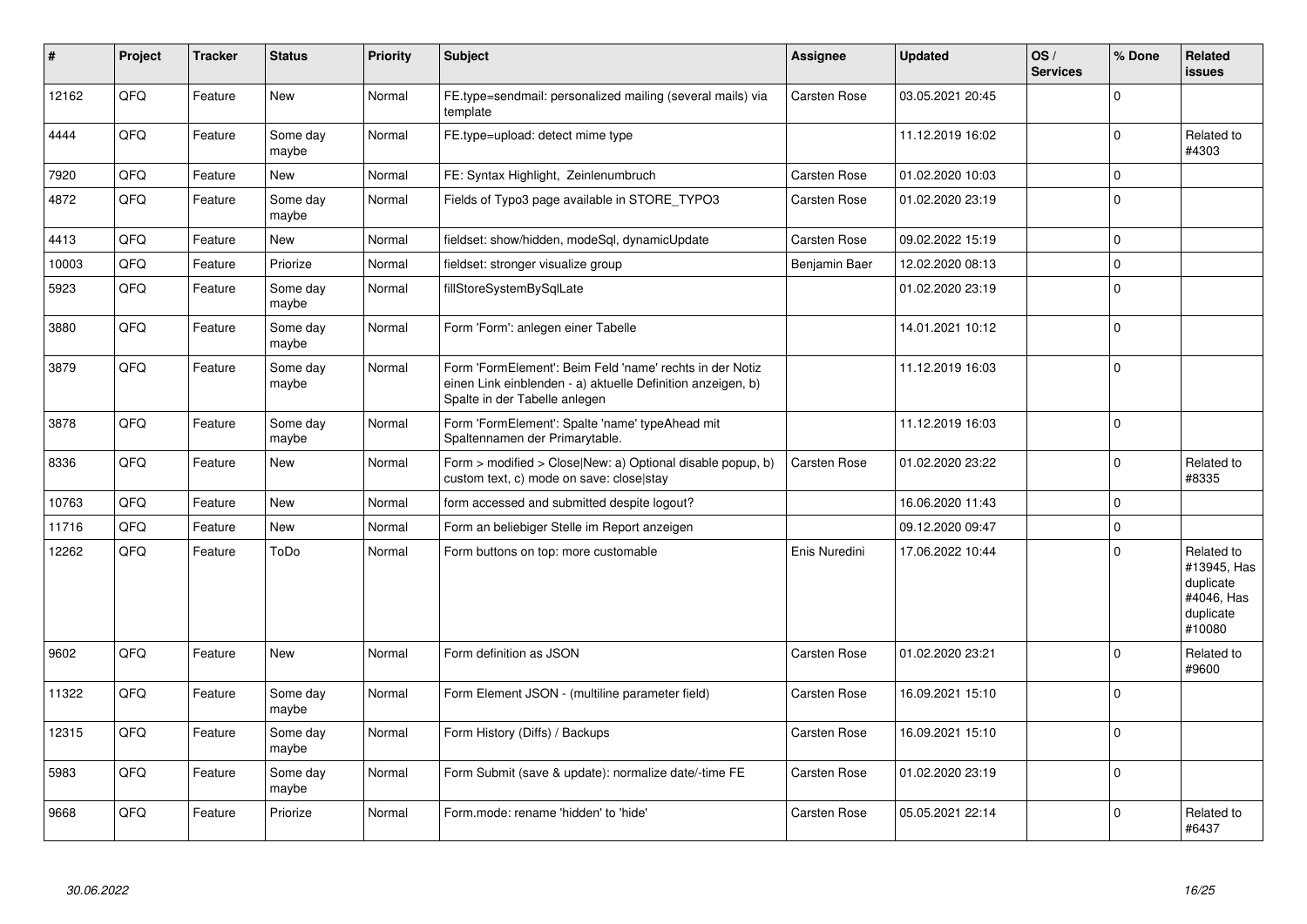| #     | Project | <b>Tracker</b> | <b>Status</b>     | <b>Priority</b> | <b>Subject</b>                                                                                                                   | Assignee            | <b>Updated</b>   | OS/<br><b>Services</b> | % Done       | Related<br><b>issues</b>                     |
|-------|---------|----------------|-------------------|-----------------|----------------------------------------------------------------------------------------------------------------------------------|---------------------|------------------|------------------------|--------------|----------------------------------------------|
| 3708  | QFQ     | Feature        | Some day<br>maybe | Normal          | Form: input - 'specialchars', 'none'  gewisse tags erlauben,<br>andere verbieten                                                 | Carsten Rose        | 11.12.2019 16:02 |                        | $\Omega$     | Related to<br>#14320                         |
| 6289  | QFQ     | Feature        | <b>New</b>        | Normal          | Form: Log                                                                                                                        | Carsten Rose        | 01.02.2020 23:21 |                        | $\mathbf 0$  |                                              |
| 4443  | QFQ     | Feature        | Some day<br>maybe | Normal          | Form: multiple secondary tables                                                                                                  |                     | 01.02.2020 23:20 |                        | $\Omega$     |                                              |
| 12156 | QFQ     | Feature        | <b>New</b>        | Normal          | Form: Optional disable 'leave page'                                                                                              |                     | 03.05.2021 20:45 |                        | $\Omega$     |                                              |
| 7278  | QFQ     | Feature        | Some day<br>maybe | Normal          | Form: Wert vordefinieren der immer gesetzt wird                                                                                  |                     | 02.05.2021 09:27 |                        | $\Omega$     |                                              |
| 6998  | QFQ     | Feature        | Priorize          | Normal          | Form: with debug=on show column information as tooltip of<br>column label                                                        | Carsten Rose        | 01.02.2020 10:13 |                        | $\Omega$     |                                              |
| 3877  | QFQ     | Feature        | Some day<br>maybe | Normal          | FormEditor: die Felder die aktuell nicht gebraucht werden nur<br>auf readonly/disabled setzen (nicht ausblenden > das irritiert. | Carsten Rose        | 11.12.2019 16:03 |                        | $\Omega$     |                                              |
| 9537  | QFQ     | Feature        | <b>New</b>        | Normal          | FormEditor: Edit fieldset in FrontEnd                                                                                            | Carsten Rose        | 01.02.2020 23:22 |                        | $\mathbf{0}$ |                                              |
| 3350  | QFQ     | Feature        | Some day<br>maybe | Normal          | FormEditor: Hilfetext hinter 'checktype'                                                                                         | Carsten Rose        | 11.12.2019 16:02 |                        | $\Omega$     |                                              |
| 14290 | QFQ     | Feature        | Priorize          | Normal          | FormEditor: Show Table Definition                                                                                                | Carsten Rose        | 19.06.2022 16:37 |                        | $\Omega$     |                                              |
| 7290  | QFQ     | Feature        | Priorize          | Normal          | FormEditor: title as textarea if LEN(title)>60                                                                                   | Carsten Rose        | 01.02.2020 10:13 |                        | $\Omega$     | Blocked by<br>#7682                          |
| 8034  | QFQ     | Feature        | Priorize          | Normal          | FormElement 'data': 22.22.2222 should not be accepted                                                                            | Carsten Rose        | 01.02.2020 10:13 |                        | $\mathbf 0$  |                                              |
| 9548  | QFQ     | Feature        | Feedback          | High            | FormElement: Pattern mismatch - optional report only on<br>focus lost                                                            | Benjamin Baer       | 03.05.2021 21:14 |                        | $\Omega$     |                                              |
| 6602  | QFQ     | Feature        | <b>New</b>        | Normal          | Formlet: in Report auf Mausklick ein mini-form oeffnen                                                                           | <b>Carsten Rose</b> | 11.12.2019 16:16 |                        | $\Omega$     |                                              |
| 6515  | QFQ     | Feature        | Some day<br>maybe | Normal          | Formular: Felder dynamisch ein/ausblenden                                                                                        |                     | 11.12.2019 16:02 |                        | $\Omega$     |                                              |
| 9900  | QFQ     | Feature        | Priorize          | Normal          | Generic API Call: tt-content record >> JSON                                                                                      | <b>Carsten Rose</b> | 01.02.2020 10:13 |                        | $\Omega$     |                                              |
| 10095 | QFG     | Feature        | Some day<br>maybe | Normal          | Generic Gitlab Integration into QFQ                                                                                              | Carsten Rose        | 16.09.2021 15:10 |                        | $\Omega$     |                                              |
| 11702 | QFQ     | Feature        | <b>New</b>        | Normal          | HTML Special Char makes no sense for 'allbut' if '&' is<br>forbidden                                                             | Carsten Rose        | 07.12.2021 16:35 |                        | $\Omega$     | Related to<br>#5112,<br>Related to<br>#14320 |
| 12480 | QFQ     | Feature        | <b>New</b>        | Normal          | If QFQ upgrade is running, block further request                                                                                 | Carsten Rose        | 03.05.2021 20:45 |                        | $\Omega$     |                                              |
| 8217  | QFQ     | Feature        | <b>New</b>        | Normal          | if-elseif-else construct                                                                                                         | Carsten Rose        | 16.03.2021 18:41 |                        | $\Omega$     | Related to<br>#10716                         |
| 7660  | QFQ     | Feature        | <b>New</b>        | Normal          | IMAP: import mails to DB, move / delete mails                                                                                    | Carsten Rose        | 01.02.2020 09:52 |                        | $\Omega$     |                                              |
| 7453  | QFQ     | Feature        | Some day<br>maybe | Normal          | import / export forms QFQ                                                                                                        | Carsten Rose        | 16.09.2021 15:10 |                        | $\mathbf{0}$ |                                              |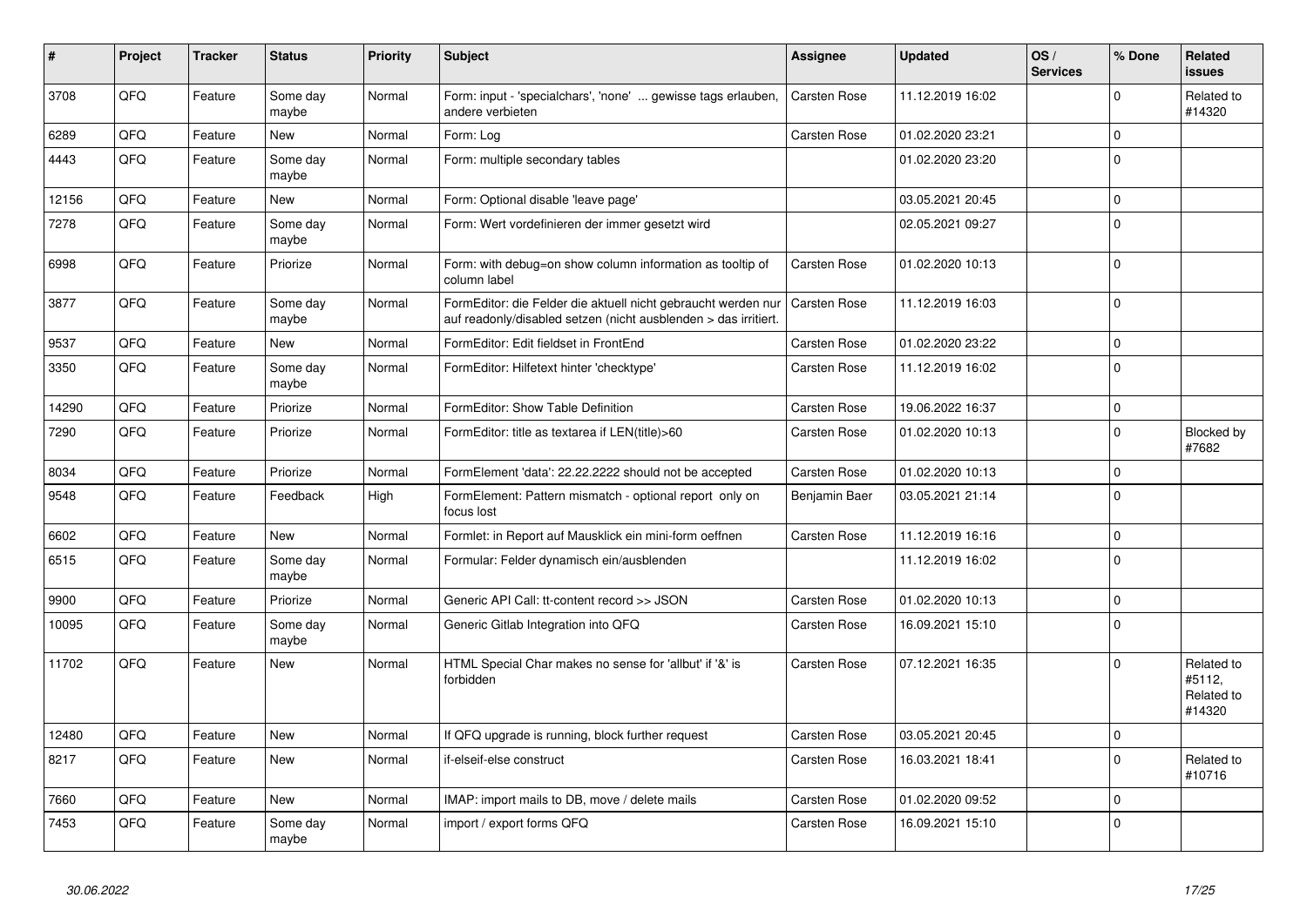| $\vert$ # | Project | <b>Tracker</b> | <b>Status</b>     | <b>Priority</b> | <b>Subject</b>                                                                         | Assignee            | <b>Updated</b>   | OS/<br><b>Services</b> | % Done       | Related<br><b>issues</b>                                               |
|-----------|---------|----------------|-------------------|-----------------|----------------------------------------------------------------------------------------|---------------------|------------------|------------------------|--------------|------------------------------------------------------------------------|
| 2950      | QFQ     | Feature        | Some day<br>maybe | Normal          | Inhalt QFQ Records als File                                                            |                     | 11.12.2019 16:03 |                        | $\Omega$     |                                                                        |
| 11036     | QFQ     | Feature        | Some day<br>maybe | Normal          | inline report editor permissions                                                       | Carsten Rose        | 16.09.2021 15:09 |                        | $\mathbf 0$  | Related to<br>#11323                                                   |
| 7965      | QFQ     | Feature        | Priorize          | Normal          | Input type 'text' with visual format - currency                                        | Benjamin Baer       | 03.01.2022 07:45 |                        | $\mathbf 0$  |                                                                        |
| 12630     | QFQ     | Feature        | In Progress       | Normal          | Input: date[time]: min / max values                                                    | Enis Nuredini       | 20.06.2022 18:31 |                        | $\mathbf 0$  | Related to<br>#10096,<br>Related to<br>#14302,<br>Related to<br>#14303 |
| 7522      | QFQ     | Feature        | Priorize          | Normal          | Inserting default index.html to folder (Avoid Apache Indexing)                         | Carsten Rose        | 01.02.2020 10:13 |                        | $\pmb{0}$    |                                                                        |
| 4259      | QFQ     | Feature        | Some day<br>maybe | Normal          | Instant trigger a cron job                                                             | Carsten Rose        | 11.12.2019 16:03 |                        | $\Omega$     |                                                                        |
| 7732      | QFQ     | Feature        | Some day<br>maybe | Normal          | Javascript: Lazy Loading der add on libs                                               | Benjamin Baer       | 08.06.2022 10:38 |                        | $\mathbf 0$  | Related to<br>#12611,<br>Related to<br>#12490,<br>Related to<br>#10013 |
| 1510      | QFQ     | Feature        | Some day<br>maybe | Normal          | jquery von google laden, falls das nicht geht lokal                                    |                     | 11.12.2019 16:03 |                        | $\mathbf 0$  |                                                                        |
| 1946      | QFQ     | Feature        | Some day<br>maybe | Normal          | Kontrolle ob der ReadOnly Modus bei den<br>Formularelementen korrekt implementiert ist | Carsten Rose        | 11.12.2019 16:03 |                        | $\Omega$     |                                                                        |
| 10443     | QFQ     | Feature        | In Progress       | Normal          | Konzept api / live                                                                     | <b>Carsten Rose</b> | 07.05.2020 09:39 |                        | $\mathbf 0$  |                                                                        |
| 10593     | QFQ     | Feature        | <b>New</b>        | Normal          | label2: text behind input element                                                      | Carsten Rose        | 16.05.2020 10:57 |                        | $\mathbf 0$  |                                                                        |
| 14371     | QFQ     | Feature        | Priorize          | Normal          | LDAP via REPORT                                                                        | Carsten Rose        | 19.06.2022 16:37 |                        | $\pmb{0}$    |                                                                        |
| 3457      | QFQ     | Feature        | Some day<br>maybe | Normal          | LDAP: concat multi values to one single entry                                          | Carsten Rose        | 11.12.2019 16:02 |                        | $\mathbf 0$  |                                                                        |
| 10569     | QFQ     | Feature        | Priorize          | Normal          | link blank more safe                                                                   | Enis Nuredini       | 25.03.2022 12:44 |                        | $\mathbf 0$  |                                                                        |
| 3617      | QFQ     | Feature        | Some day<br>maybe | Normal          | Load javascripts at bottom                                                             |                     | 11.12.2019 16:02 |                        | $\mathbf 0$  |                                                                        |
| 8702      | QFQ     | Feature        | New               | Normal          | Load Record which is locked: missing user info                                         | Carsten Rose        | 11.12.2019 16:16 |                        | $\mathbf{0}$ | Related to<br>#9789                                                    |
| 12490     | QFQ     | Feature        | <b>New</b>        | Normal          | Loading Plugins in QFQ - see what tinymce does. (lazy<br>loading)                      | Benjamin Baer       | 08.06.2022 10:37 |                        | $\mathbf 0$  | Related to<br>#12611,<br>Related to<br>#10013,<br>Related to<br>#7732  |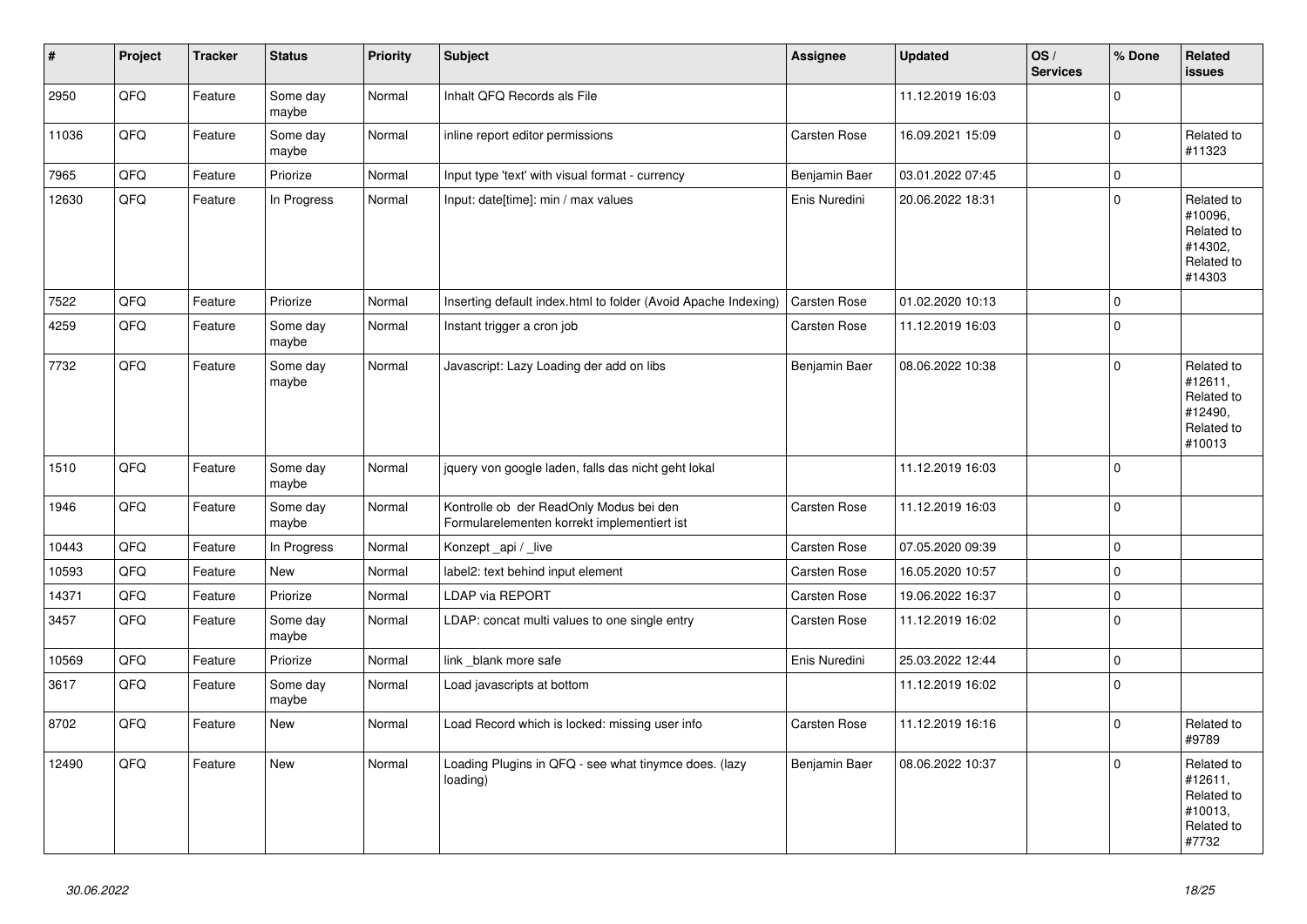| #     | Project | <b>Tracker</b> | <b>Status</b>     | <b>Priority</b> | <b>Subject</b>                                                                                         | Assignee            | <b>Updated</b>   | OS/<br><b>Services</b> | % Done      | Related<br><b>issues</b>                    |
|-------|---------|----------------|-------------------|-----------------|--------------------------------------------------------------------------------------------------------|---------------------|------------------|------------------------|-------------|---------------------------------------------|
| 4433  | QFQ     | Feature        | Some day<br>maybe | Normal          | Log when SIP will be destroyed by QFQ for any (security)<br>reason                                     |                     | 01.02.2020 23:20 |                        | $\Omega$    | Related to<br>#4432,<br>Related to<br>#5458 |
| 4439  | QFQ     | Feature        | Some day<br>maybe | Normal          | Log: report all actions fired by an FE Element, incl. the<br>original directive (slaveld, sqllnsert, ) |                     | 01.02.2020 23:20 |                        | $\Omega$    | Related to<br>#4432,<br>Related to<br>#5458 |
| 9777  | QFQ     | Feature        | <b>New</b>        | Normal          | Logging QFQ Variables                                                                                  | Carsten Rose        | 16.12.2019 17:17 |                        | $\mathbf 0$ |                                             |
| 2361  | QFQ     | Feature        | <b>New</b>        | Normal          | Logging wer/wann/wo welches Formular aufgerufen hat                                                    | Carsten Rose        | 11.12.2019 16:15 |                        | $\Omega$    | Related to<br>#4432.<br>Related to<br>#7480 |
| 5852  | QFQ     | Feature        | Some day<br>maybe | Normal          | Logging: mail.log / sql.log - im FE anzeigen und via AJAX<br>aktualisieren                             | Carsten Rose        | 01.02.2020 23:19 |                        | $\Omega$    | Related to<br>#5885                         |
| 3504  | QFQ     | Feature        | <b>New</b>        | Normal          | Logging: welche Action FEs werden wann wie ausgefuehrt                                                 | Carsten Rose        | 01.02.2020 23:21 |                        | $\mathbf 0$ | Related to<br>#5458,<br>Related to<br>#4092 |
| 4974  | QFQ     | Feature        | Some day<br>maybe | Normal          | Long polling - inform all listening clients of changes                                                 |                     | 11.12.2019 16:02 |                        | $\Omega$    |                                             |
| 5455  | QFQ     | Feature        | Some day<br>maybe | Normal          | Mail Redirects grld abhaengig                                                                          |                     | 01.02.2020 23:20 |                        | $\Omega$    |                                             |
| 2084  | QFQ     | Feature        | Some day<br>maybe | Normal          | Mailto mit encryption: Subrecord                                                                       | Carsten Rose        | 11.12.2019 16:03 |                        | $\mathbf 0$ | Related to<br>#2082                         |
| 11747 | QFQ     | Feature        | New               | Normal          | Maintenance Page with Redirect                                                                         | Carsten Rose        | 03.05.2021 20:47 |                        | $\mathbf 0$ | Related to<br>#11741                        |
| 9208  | QFQ     | Feature        | <b>New</b>        | Normal          | Manage 'recent' records                                                                                | Carsten Rose        | 01.02.2020 23:22 |                        | $\mathbf 0$ |                                             |
| 10014 | QFQ     | Feature        | New               | Normal          | Manual.rst: describe behaviour and process order of<br>fillStoreVar, slaveId, sqlBefore,               | <b>Carsten Rose</b> | 01.02.2020 22:31 |                        | $\mathbf 0$ |                                             |
| 4440  | QFQ     | Feature        | Some day<br>maybe | Normal          | Manual.rst: explain how to. expand PHP Session to 4h                                                   |                     | 11.12.2019 16:02 |                        | $\pmb{0}$   |                                             |
| 7104  | QFQ     | Feature        | Some day<br>maybe | Normal          | Manual: hint about escaping if '\r' appears in mail body                                               |                     | 11.12.2019 16:01 |                        | $\mathbf 0$ |                                             |
| 12039 | QFQ     | Feature        | <b>New</b>        | Normal          | Missing htmlSpecialChar() in pre processing on form submit                                             |                     | 18.02.2021 00:09 |                        | $\mathbf 0$ | Related to<br>#14320                        |
| 4027  | QFQ     | Feature        | Some day<br>maybe | Normal          | Missing: orange 'check' / 'bullet'                                                                     |                     | 11.12.2019 16:03 |                        | $\Omega$    |                                             |
| 11523 | QFQ     | Feature        | New               | Normal          | Mit dynamic Update erkennen, ob Upload gemacht wurde                                                   | Carsten Rose        | 13.11.2020 15:07 |                        | $\mathbf 0$ | Related to<br>#9533                         |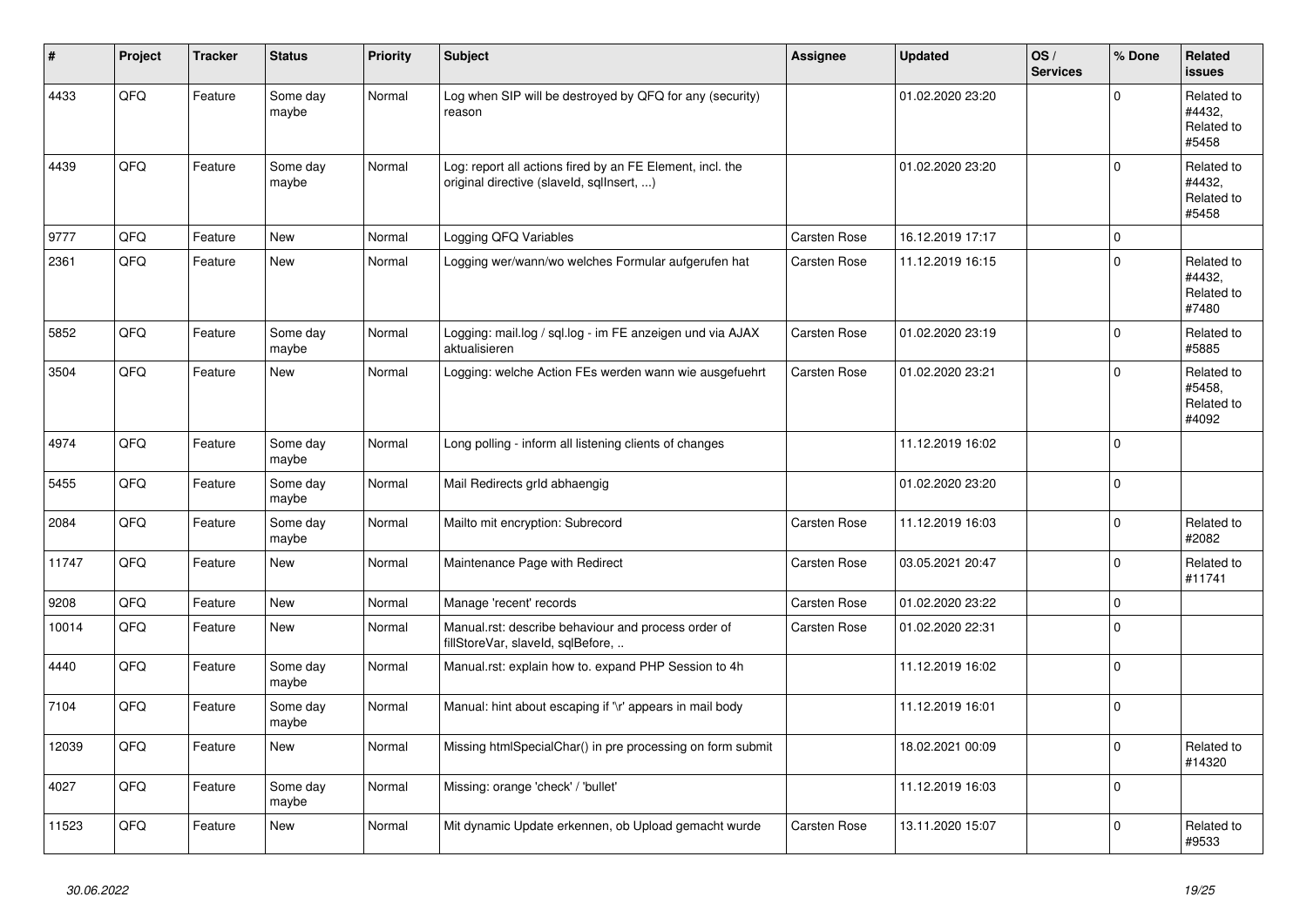| #     | Project        | <b>Tracker</b> | <b>Status</b>     | <b>Priority</b> | <b>Subject</b>                                                                    | Assignee            | <b>Updated</b>   | OS/<br><b>Services</b> | % Done      | Related<br>issues                                                    |
|-------|----------------|----------------|-------------------|-----------------|-----------------------------------------------------------------------------------|---------------------|------------------|------------------------|-------------|----------------------------------------------------------------------|
| 4626  | QFQ            | Feature        | Some day<br>maybe | Normal          | Mobile View: 'classBody=qfq-form-right' makes no sense                            |                     | 01.02.2020 23:20 |                        | $\mathbf 0$ |                                                                      |
| 3646  | QFQ            | Feature        | Some day<br>maybe | Normal          | Moeglichkeit HTML Tags in Reports auszugeben (zu<br>enkodieren: htmlspecialchars) |                     | 11.12.2019 16:02 |                        | $\mathbf 0$ | Related to<br>#14320                                                 |
| 6765  | QFQ            | Feature        | New               | Normal          | Moeglichkeit via QFQ eigene Logs zu schreiben                                     | Carsten Rose        | 01.02.2020 23:21 |                        | $\mathbf 0$ |                                                                      |
| 10015 | QFQ            | Feature        | Priorize          | Normal          | Monospace in Textarea                                                             | Carsten Rose        | 03.02.2020 13:40 |                        | $\mathbf 0$ |                                                                      |
| 9706  | QFQ            | Feature        | New               | Normal          | Multi File Upload (hidden template group)                                         | Carsten Rose        | 01.02.2020 23:22 |                        | $\Omega$    | Related to<br>#7521,<br>Related to<br>#5562,<br>Related to<br>#13330 |
| 4365  | QFQ            | Feature        | Some day<br>maybe | Normal          | Multi Language: new way of config                                                 | Carsten Rose        | 01.02.2020 23:20 |                        | $\mathbf 0$ |                                                                      |
| 11516 | QFQ            | Feature        | New               | Normal          | Multi Page Form (Previous/Next Buttons)                                           | Carsten Rose        | 16.03.2021 17:52 |                        | $\mathbf 0$ |                                                                      |
| 7602  | QFQ            | Feature        | ToDo              | High            | Multi Select: with checkboxes                                                     | Benjamin Baer       | 22.03.2022 09:07 |                        | $\mathbf 0$ |                                                                      |
| 10714 | QFQ            | Feature        | New               | Normal          | multi Table Form                                                                  | Carsten Rose        | 16.03.2021 18:44 |                        | $\mathbf 0$ |                                                                      |
| 5695  | QFQ            | Feature        | In Progress       | Normal          | <b>Multiform</b>                                                                  | Carsten Rose        | 02.01.2021 18:38 |                        | $\mathbf 0$ |                                                                      |
| 9579  | QFQ            | Feature        | Some day<br>maybe | Normal          | Multiform with Process Row                                                        | Carsten Rose        | 11.12.2019 16:01 |                        | $\mathbf 0$ |                                                                      |
| 12023 | QFQ            | Feature        | New               | Normal          | MySQL Stored Precdure: QDECODESPECIALCHAR()                                       | Carsten Rose        | 16.02.2021 11:16 |                        | $\mathbf 0$ | Related to<br>#12022                                                 |
| 6437  | QFQ            | Feature        | New               | Normal          | Neuer Mode Button bei FormElementen                                               | Carsten Rose        | 01.02.2020 23:21 |                        | $\Omega$    | Related to<br>#9668,<br>Blocked by<br>#9678                          |
| 6084  | QFQ            | Feature        | Some day<br>maybe | Normal          | New escape type: 'D' - convert date                                               |                     | 01.02.2020 23:19 |                        | $\mathbf 0$ |                                                                      |
| 4446  | QFQ            | Feature        | Some day<br>maybe | Normal          | New FE get same feldContainerId as last modifed FE                                |                     | 01.02.2020 23:20 |                        | $\mathbf 0$ |                                                                      |
| 7229  | QFQ            | Feature        | Some day<br>maybe | Normal          | New FormElement.type: Button                                                      |                     | 01.02.2021 12:32 |                        | $\mathbf 0$ |                                                                      |
| 5782  | QFQ            | Feature        | New               | Normal          | NextCloud API                                                                     | <b>Carsten Rose</b> | 01.02.2020 10:02 |                        | $\mathbf 0$ |                                                                      |
| 14090 | QFQ            | Feature        | New               | Normal          | Nützliche _script funktionen                                                      | Carsten Rose        | 28.05.2022 11:03 |                        | $\mathbf 0$ |                                                                      |
| 10011 | QFQ            | Feature        | Priorize          | Normal          | Offer new STORE_TYPO3 Variable 'beUser', 'beEmail'                                | Carsten Rose        | 08.05.2021 09:51 |                        | $\mathbf 0$ | Related to<br>#10012,<br>Related to<br>#12511                        |
| 7681  | $\mathsf{QFQ}$ | Feature        | New               | Normal          | Optional switch off 'check for modified record'                                   | Carsten Rose        | 01.02.2020 23:21 |                        | $\pmb{0}$   |                                                                      |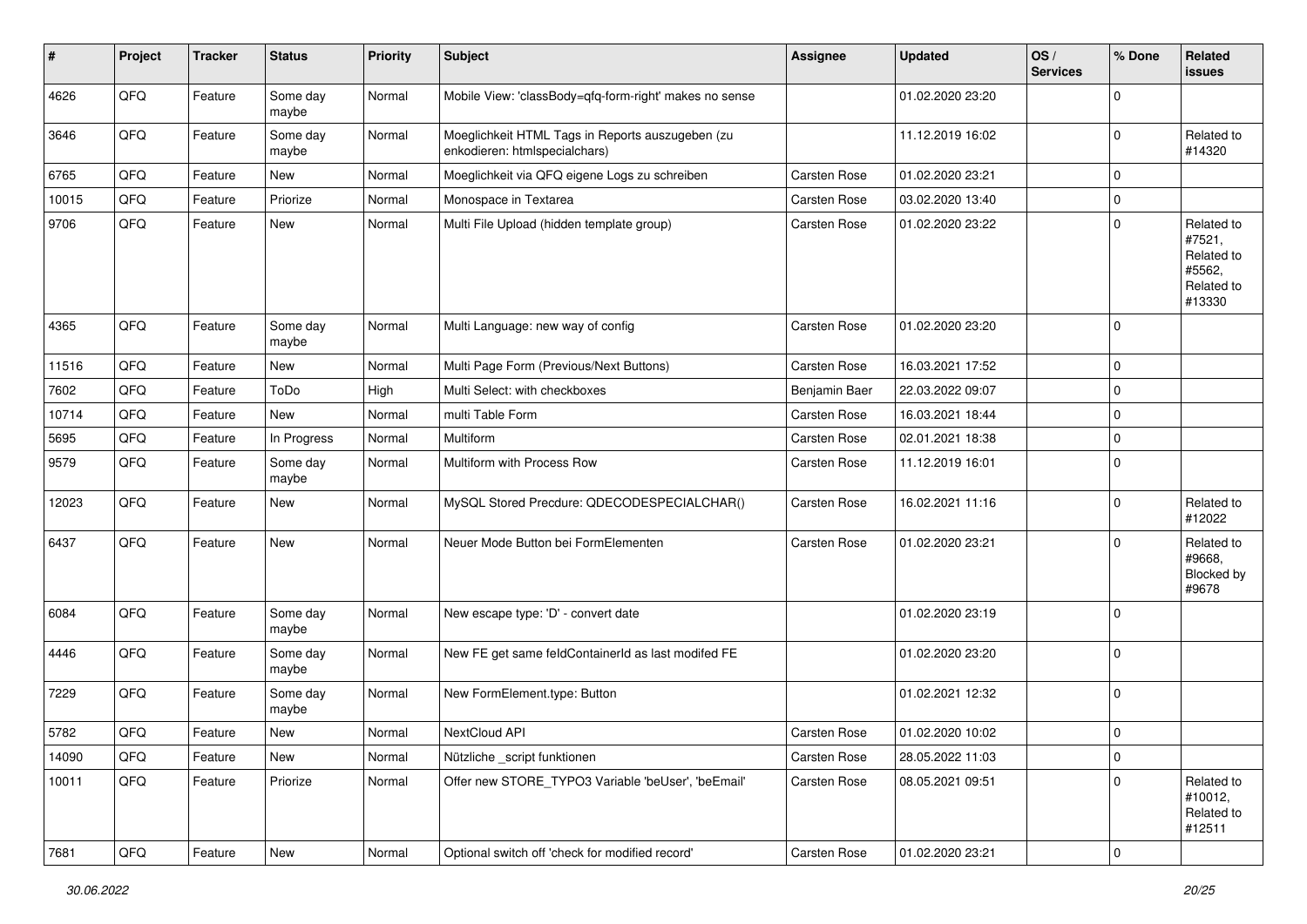| ∦     | Project | <b>Tracker</b> | <b>Status</b>     | <b>Priority</b> | <b>Subject</b>                                                                                               | Assignee            | <b>Updated</b>   | OS/<br><b>Services</b> | % Done       | Related<br><b>issues</b>                    |
|-------|---------|----------------|-------------------|-----------------|--------------------------------------------------------------------------------------------------------------|---------------------|------------------|------------------------|--------------|---------------------------------------------|
| 10384 | QFQ     | Feature        | <b>New</b>        | Normal          | Parameter Exchange QFQ Instances                                                                             |                     | 07.05.2020 09:38 |                        | $\Omega$     |                                             |
| 8101  | QFQ     | Feature        | Some day<br>maybe | Normal          | Password hash: support further hashing methods                                                               | Carsten Rose        | 16.09.2021 15:10 |                        | $\Omega$     |                                             |
| 5715  | QFQ     | Feature        | <b>New</b>        | High            | PDF Caching                                                                                                  | Carsten Rose        | 03.05.2021 21:14 |                        | $\Omega$     | Related to<br>#5851,<br>Related to<br>#6357 |
| 7336  | QFQ     | Feature        | Some day<br>maybe | Normal          | PDF Upload: disallow PDFs with specific Meta information                                                     | Carsten Rose        | 11.12.2019 16:01 |                        | $\Omega$     |                                             |
| 6261  | QFQ     | Feature        | New               | Normal          | <b>Persistent SIP</b>                                                                                        | Carsten Rose        | 12.06.2021 09:07 |                        | $\Omega$     | Related to<br>#10819                        |
| 10819 | QFQ     | Feature        | <b>New</b>        | Normal          | Persistent SIP - second try                                                                                  | Carsten Rose        | 29.06.2020 23:02 |                        | $\Omega$     | Related to<br>#6261                         |
| 12556 | QFQ     | Feature        | <b>New</b>        | Normal          | Pills Title: colored = static or dynamic on allrequiredgiven                                                 | Benjamin Baer       | 19.03.2022 17:49 |                        | 0            |                                             |
| 10080 | QFQ     | Feature        | New               | Normal          | Popup on 'save' / 'close': configure dialog (answer<br>yes/no/cancle/)                                       | Carsten Rose        | 28.03.2021 20:52 |                        | $\Omega$     | Is duplicate<br>of #12262                   |
| 8204  | QFQ     | Feature        | Priorize          | High            | Position 'required mark'                                                                                     | Carsten Rose        | 16.06.2021 13:44 |                        | $\Omega$     |                                             |
| 3495  | QFQ     | Feature        | Some day<br>maybe | Normal          | Predifined Parameter werden nicht in '+' (add new record)<br>SIP gerendert.                                  |                     | 11.12.2019 16:02 |                        | $\mathbf{0}$ |                                             |
| 4023  | QFQ     | Feature        | New               | Normal          | prepared statements - FE action: salveld, sqlInsert,<br>sqlUpdate, sqlDelete, sqlBefore, sqlAfter            | Carsten Rose        | 11.12.2019 16:15 |                        | $\Omega$     |                                             |
| 9135  | QFQ     | Feature        | Priorize          | Normal          | Progress Bar generic / replace old hourglass download<br>popup                                               | Benjamin Baer       | 03.01.2022 07:43 |                        | $\Omega$     |                                             |
| 11980 | QFQ     | Feature        | In Progress       | Normal          | protected verzeichnis MUSS geschützt werden                                                                  | <b>Carsten Rose</b> | 07.09.2021 13:30 |                        | $\mathbf 0$  |                                             |
| 1253  | QFQ     | Feature        | Some day<br>maybe | Normal          | QF: Colorpicker                                                                                              |                     | 11.12.2019 16:03 |                        | $\Omega$     |                                             |
| 1251  | QFQ     | Feature        | Some day<br>maybe | Normal          | QF: Combo                                                                                                    |                     | 11.12.2019 16:03 |                        | $\Omega$     |                                             |
| 955   | QFQ     | Feature        | Some day<br>maybe | Normal          | QF: Notizen vor/nach dem Form                                                                                |                     | 01.02.2020 23:20 |                        | $\Omega$     |                                             |
| 1234  | QFQ     | Feature        | Some day<br>maybe | Normal          | QF: Record numbering: Im Grid soll in Spalte 1 optional die<br>laufende Nummer der Records angezeigt werden. |                     | 01.02.2020 23:20 |                        | $\Omega$     |                                             |
| 10124 | QFQ     | Feature        | Feedback          | Normal          | gfg AAI-Login                                                                                                | Karin Niffeler      | 07.05.2020 09:36 |                        | $\mathbf 0$  |                                             |
| 14376 | QFQ     | Feature        | <b>New</b>        | Normal          | QFQ Bootstrap: if missing, create stored procedures                                                          | Enis Nuredini       | 19.06.2022 16:37 |                        | $\Omega$     |                                             |
| 5160  | QFQ     | Feature        | Some day<br>maybe | Normal          | QFQ collaborative / together.js, ShareJS, y-js, collaborative,                                               |                     | 11.12.2019 16:02 |                        | $\Omega$     |                                             |
| 5389  | QFQ     | Feature        | Some day<br>maybe | Normal          | QFQ Design: Multline label / note                                                                            | Benjamin Baer       | 01.02.2020 23:19 |                        | $\Omega$     |                                             |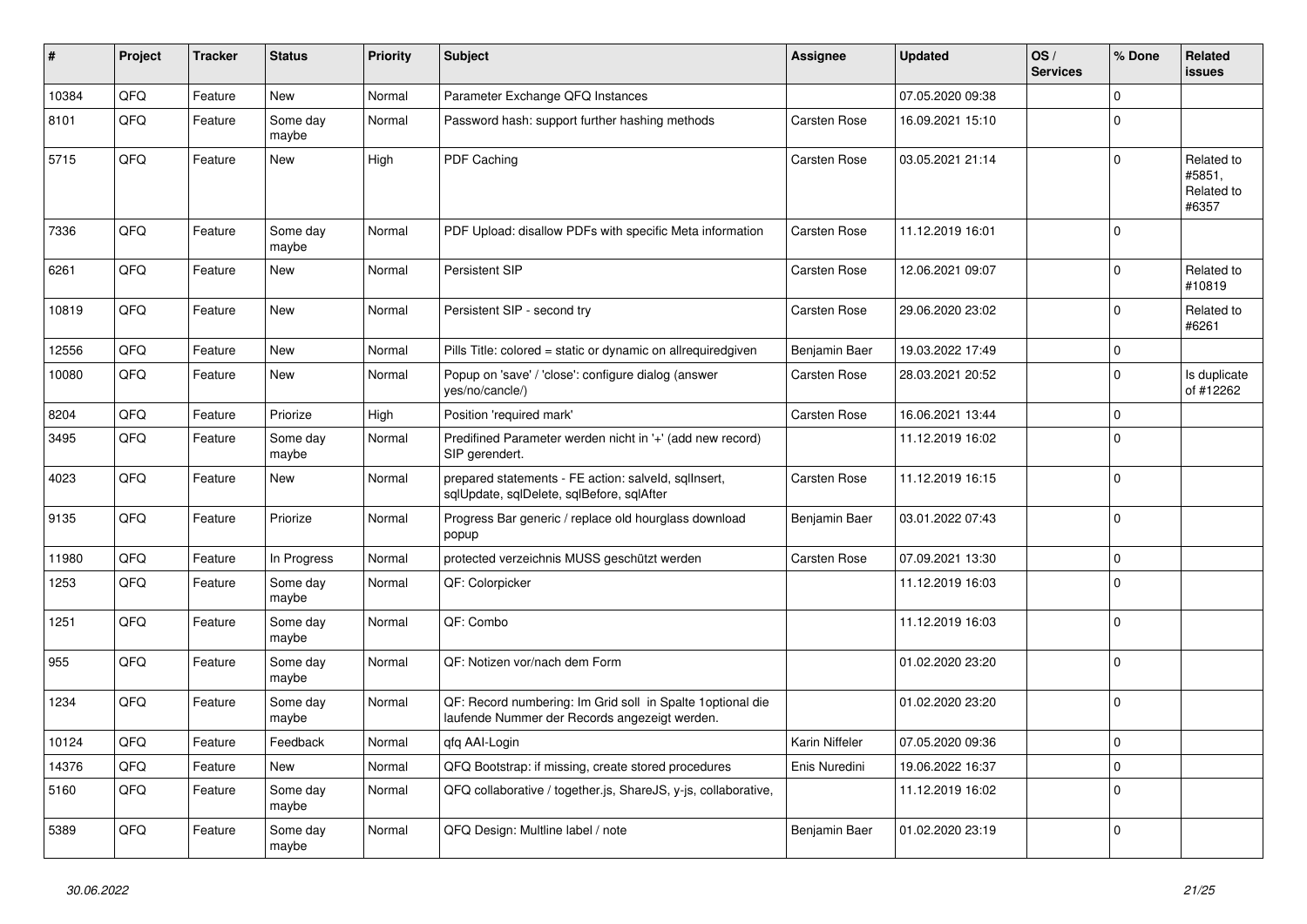| $\sharp$ | Project | <b>Tracker</b> | <b>Status</b>     | <b>Priority</b> | <b>Subject</b>                                                                                                                        | <b>Assignee</b>        | <b>Updated</b>   | OS/<br><b>Services</b> | % Done      | Related<br><b>issues</b>                                               |
|----------|---------|----------------|-------------------|-----------------|---------------------------------------------------------------------------------------------------------------------------------------|------------------------|------------------|------------------------|-------------|------------------------------------------------------------------------|
| 1635     | QFQ     | Feature        | Some day<br>maybe | Normal          | QFQ Extension content record: weitere Optionen einblenden.                                                                            | <b>Carsten Rose</b>    | 11.12.2019 16:03 |                        | $\mathbf 0$ |                                                                        |
| 12465    | QFQ     | Feature        | <b>New</b>        | Normal          | QFQ Function: use in FE to fill StoreRecord                                                                                           | <b>Carsten Rose</b>    | 05.05.2021 21:58 |                        | $\mathbf 0$ |                                                                        |
| 13609    | QFQ     | Feature        | <b>New</b>        | Normal          | QFQ Introduction: Seite aufloesen                                                                                                     | Philipp<br>Gröbelbauer | 28.05.2022 11:02 |                        | $\Omega$    |                                                                        |
| 5892     | QFQ     | Feature        | Some day<br>maybe | Normal          | QFQ should use T3 API to manipulate FE GROUP<br>membership                                                                            |                        | 01.02.2020 23:20 |                        | $\Omega$    |                                                                        |
| 9927     | QFQ     | Feature        | <b>New</b>        | Normal          | QFQ Update: a) Update nur machen wenn BE User<br>eingeloggt ist., b) Bei Fehler genaue Meldung welcher<br>Updateschritt Probleme hat. | Carsten Rose           | 22.01.2020 12:59 |                        | $\mathbf 0$ |                                                                        |
| 3692     | QFQ     | Feature        | Some day<br>maybe | Normal          | QFQ Webseite                                                                                                                          | Benjamin Baer          | 11.12.2019 16:02 |                        | $\mathbf 0$ | Related to<br>#5033                                                    |
| 7108     | QFQ     | Feature        | Some day<br>maybe | Normal          | QFQ Wrap Elements                                                                                                                     |                        | 11.12.2019 16:01 |                        | $\Omega$    |                                                                        |
| 4839     | QFQ     | Feature        | Some day<br>maybe | Normal          | qfq-handle in <head> Abschnitt</head>                                                                                                 | Carsten Rose           | 11.12.2019 16:02 |                        | $\mathbf 0$ |                                                                        |
| 14187    | QFQ     | Feature        | New               | High            | gfg.log: show current URL                                                                                                             | Carsten Rose           | 28.05.2022 11:02 |                        | $\Omega$    | Related to<br>#13933,<br>Related to<br>#12532,<br>Related to<br>#11893 |
| 5480     | QFQ     | Feature        | Some day<br>maybe | Normal          | QFQ: Dokumentation mit Screenshots versehen                                                                                           | Carsten Rose           | 01.02.2020 23:20 |                        | $\Omega$    | Related to<br>#9879                                                    |
| 8586     | QFQ     | Feature        | Some day<br>maybe | Normal          | QFQ: Enhance Error message for 'record not found'                                                                                     | Carsten Rose           | 16.09.2021 15:10 |                        | $\mathbf 0$ |                                                                        |
| 13757    | QFQ     | Feature        | <b>New</b>        | High            | QR / Bar-Code Plugin                                                                                                                  | Enis Nuredini          | 19.03.2022 17:43 |                        | $\mathbf 0$ |                                                                        |
| 7520     | QFQ     | Feature        | <b>New</b>        | Normal          | QR Code:  AS _qr ( AS _link)                                                                                                          | Carsten Rose           | 01.02.2020 23:22 |                        | $\mathbf 0$ |                                                                        |
| 5851     | QFQ     | Feature        | Some day<br>maybe | Normal          | Queue System implementieren: MQTT, RabbitMQ                                                                                           |                        | 01.02.2020 23:20 |                        | $\Omega$    | Related to<br>#5715                                                    |
| 7924     | QFQ     | Feature        | New               | Normal          | Radio/Checkbox with Tooltip                                                                                                           | Carsten Rose           | 01.02.2020 23:22 |                        | $\mathbf 0$ |                                                                        |
| 3867     | QFQ     | Feature        | Priorize          | Normal          | Readonly Formular: Template Groups add/delete ausbeldnen                                                                              | Carsten Rose           | 05.05.2021 22:12 |                        | $\mathbf 0$ |                                                                        |
| 7280     | QFQ     | Feature        | <b>New</b>        | Normal          | recently used table                                                                                                                   | Carsten Rose           | 01.02.2020 23:21 |                        | $\mathbf 0$ |                                                                        |
| 7480     | QFQ     | Feature        | <b>New</b>        | Normal          | Record History (Undo / Redo)                                                                                                          | Carsten Rose           | 11.12.2019 16:16 |                        | $\mathbf 0$ | Related to<br>#2361                                                    |
| 7099     | QFQ     | Feature        | <b>New</b>        | Normal          | Redesign FormEditor                                                                                                                   | Carsten Rose           | 01.02.2020 23:21 |                        | $\Omega$    |                                                                        |
| 13700    | QFQ     | Feature        | <b>New</b>        | Normal          | Redesign qfq.io Seite                                                                                                                 | Carsten Rose           | 19.03.2022 17:43 |                        | $\mathbf 0$ |                                                                        |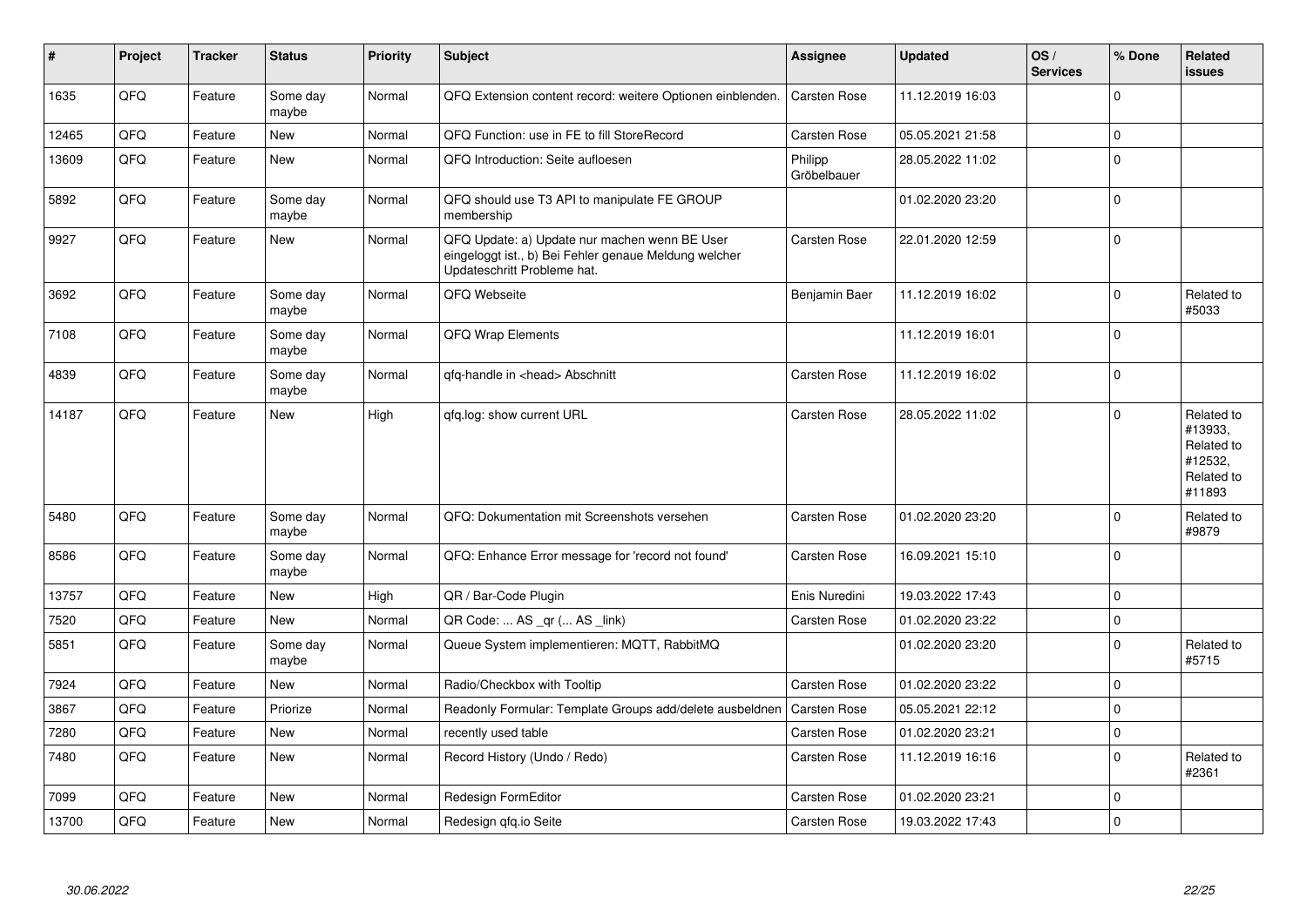| #     | Project | <b>Tracker</b> | <b>Status</b>     | <b>Priority</b> | <b>Subject</b>                                                                                     | <b>Assignee</b> | <b>Updated</b>   | OS/<br><b>Services</b> | % Done         | Related<br><b>issues</b>                                               |
|-------|---------|----------------|-------------------|-----------------|----------------------------------------------------------------------------------------------------|-----------------|------------------|------------------------|----------------|------------------------------------------------------------------------|
| 10012 | QFQ     | Feature        | Priorize          | Normal          | redirectAllMailTo: {{beEmail:T}}                                                                   | Carsten Rose    | 08.05.2021 09:54 |                        | $\Omega$       | Related to<br>#12412,<br>Related to<br>#12413,<br>Related to<br>#10011 |
| 12611 | QFQ     | Feature        | Some day<br>maybe | Normal          | Refactoring: Bootstrap with Lazy Loading                                                           | Carsten Rose    | 08.06.2022 10:37 |                        | $\Omega$       | Related to<br>#12490,<br>Related to<br>#10013,<br>Related to<br>#7732  |
| 4640  | QFQ     | Feature        | Some day<br>maybe | Normal          | Rename System Forms                                                                                |                 | 01.02.2020 23:20 |                        | $\mathbf 0$    |                                                                        |
| 10005 | QFQ     | Feature        | Priorize          | Normal          | Report / special column name:  AS _calendar                                                        | Carsten Rose    | 03.06.2020 17:28 |                        | 0              |                                                                        |
| 11323 | QFQ     | Feature        | Some day<br>maybe | Normal          | Report Frontend Editor Modal + Codemirror                                                          | Carsten Rose    | 16.09.2021 15:10 |                        | $\mathbf 0$    | Related to<br>#11036                                                   |
| 8975  | QFQ     | Feature        | <b>New</b>        | Normal          | Report Notation: 2.0                                                                               | Carsten Rose    | 01.02.2020 23:22 |                        | $\mathbf 0$    | Related to<br>#8963                                                    |
| 9983  | QFQ     | Feature        | <b>New</b>        | Normal          | Report Notation: new keyword 'range'                                                               | Carsten Rose    | 01.02.2020 15:55 |                        | $\mathbf 0$    |                                                                        |
| 6723  | QFQ     | Feature        | <b>New</b>        | Normal          | Report QFQ Installation and Version                                                                | Carsten Rose    | 12.06.2021 09:07 |                        | 0              |                                                                        |
| 10463 | QFQ     | Feature        | <b>New</b>        | Normal          | Report_link: expliztes setzen von HTML Tags (Bedarf fuer<br>'data-selenium' & 'id')                | Enis Nuredini   | 23.03.2022 09:23 |                        | $\Omega$       | Related to<br>#7648                                                    |
| 11534 | QFQ     | Feature        | <b>New</b>        | Normal          | Report: Action on selected rows - Table batchprocessing<br>feature                                 |                 | 18.11.2020 08:15 |                        | $\mathbf 0$    |                                                                        |
| 3967  | QFQ     | Feature        | Some day<br>maybe | High            | Report: Checkbox, Radio, Dropdown, Input welches ohne<br>Submit funktioniert - 'Inline-Form'       | Carsten Rose    | 03.05.2021 21:14 |                        | $\mathbf 0$    |                                                                        |
| 9052  | QFQ     | Feature        | Feedback          | High            | Report: CodeMirror with SQL Syntax Highlight in FE                                                 | Enis Nuredini   | 08.06.2022 10:25 |                        | $\mathbf 0$    |                                                                        |
| 3991  | QFQ     | Feature        | Some day<br>maybe | Normal          | report: Columnname '_skipWrap' skips 'fbeg', 'fend'                                                | Carsten Rose    | 11.12.2019 16:03 |                        | $\overline{0}$ |                                                                        |
| 4435  | QFQ     | Feature        | Some day<br>maybe | Normal          | Report: striptags - specify allowed tags                                                           |                 | 01.02.2020 23:20 |                        | $\mathbf 0$    |                                                                        |
| 9811  | QFQ     | Feature        | New               | Normal          | Report: tag every n'th row                                                                         | Carsten Rose    | 01.02.2020 23:22 |                        | $\mathbf 0$    |                                                                        |
| 5345  | QFG     | Feature        | New               | Normal          | Report: UPDATE / INSERT / DELETE statements should<br>trigger subqueries, depending on the result. | Carsten Rose    | 27.05.2020 16:11 |                        |                |                                                                        |
| 5129  | QFQ     | Feature        | Some day<br>maybe | Normal          | Reports: SQL fuer x Achse und y Achse                                                              |                 | 11.12.2019 16:02 |                        | $\mathbf 0$    |                                                                        |
| 14028 | QFQ     | Feature        | New               | Normal          | Required notification: visual nicer                                                                | Enis Nuredini   | 28.05.2022 11:01 |                        | $\overline{0}$ |                                                                        |
| 7921  | QFQ     | Feature        | Some day<br>maybe | Normal          | Rest API Export: URL kuerzer machen                                                                |                 | 01.02.2020 23:19 |                        | $\mathbf 0$    |                                                                        |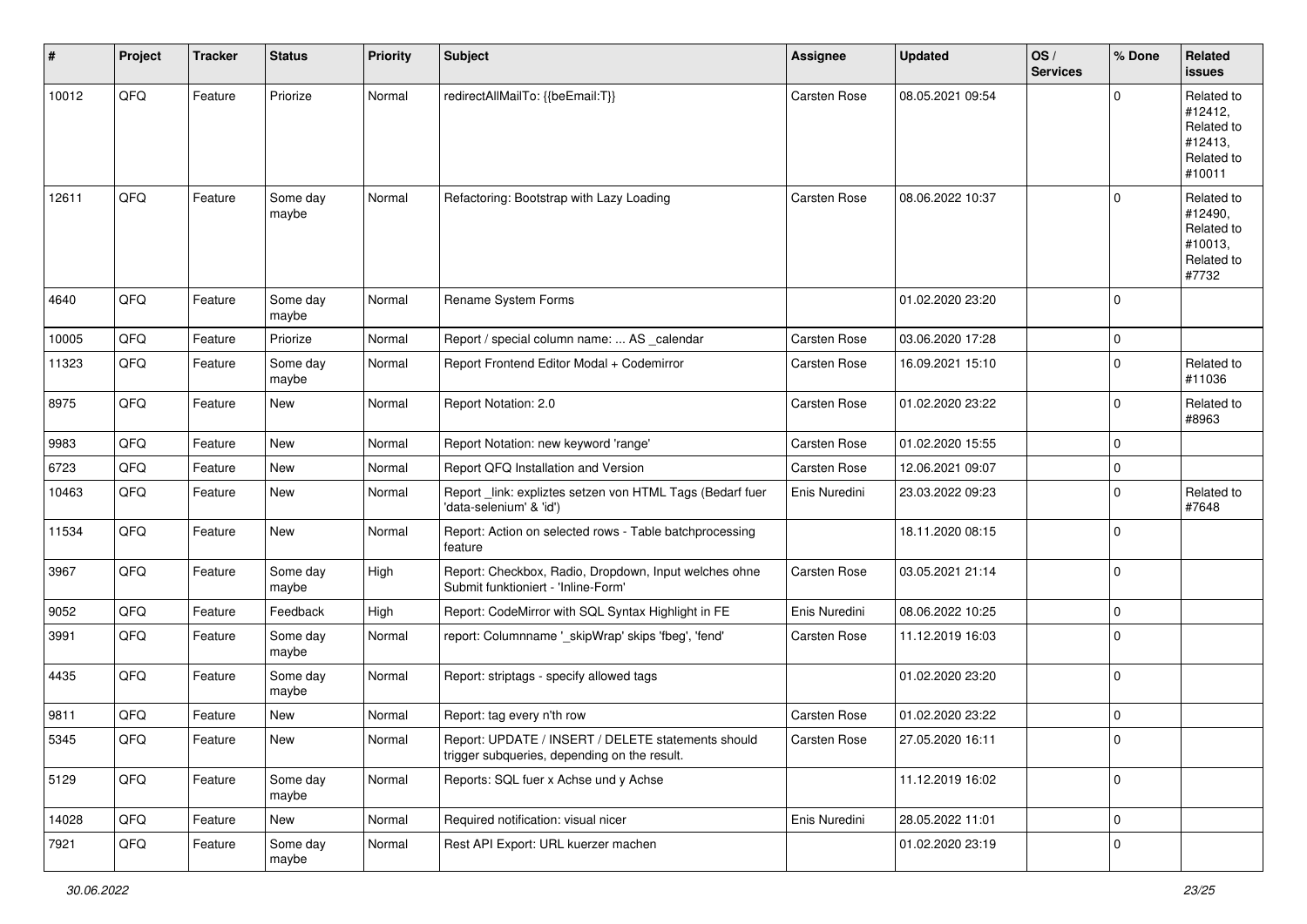| #     | Project | <b>Tracker</b> | <b>Status</b>     | <b>Priority</b> | <b>Subject</b>                                                                                    | Assignee      | <b>Updated</b>   | OS/<br><b>Services</b> | % Done      | Related<br><b>issues</b>                      |
|-------|---------|----------------|-------------------|-----------------|---------------------------------------------------------------------------------------------------|---------------|------------------|------------------------|-------------|-----------------------------------------------|
| 9394  | QFQ     | Feature        | Priorize          | Normal          | REST: allow for non numerical ids in get requests                                                 | Carsten Rose  | 05.05.2021 22:10 |                        | $\mathbf 0$ |                                               |
| 5366  | QFQ     | Feature        | Priorize          | Normal          | Saving with keyboard shortcuts                                                                    | Benjamin Baer | 21.03.2022 09:47 |                        | 0           |                                               |
| 5428  | QFQ     | Feature        | Some day<br>maybe | Normal          | secure thumbnail: late render on access.                                                          | Carsten Rose  | 01.02.2020 23:20 |                        | $\mathbf 0$ |                                               |
| 880   | QFQ     | Feature        | Some day<br>maybe | Urgent          | Security: PHP, SQL Injection, XSS                                                                 |               | 03.05.2021 21:14 |                        | $\Omega$    | Related to<br>#14320                          |
| 3727  | QFQ     | Feature        | <b>New</b>        | High            | Security: Session Hijacking erschweren                                                            | Carsten Rose  | 03.05.2021 21:14 |                        | $\mathbf 0$ |                                               |
| 11076 | QFQ     | Feature        | In Progress       | Normal          | SELECT  AS _websocket                                                                             | Carsten Rose  | 30.08.2020 17:49 |                        | $\Omega$    |                                               |
| 7730  | QFQ     | Feature        | Priorize          | Normal          | SELECT Box: title in between                                                                      | Benjamin Baer | 01.02.2020 23:22 |                        | $\Omega$    |                                               |
| 7519  | QFQ     | Feature        | New               | Normal          | Select: Multi                                                                                     | Carsten Rose  | 01.02.2020 23:22 |                        | $\mathbf 0$ |                                               |
| 14227 | QFQ     | Feature        | <b>New</b>        | Normal          | Selenium Konkurrenz: cypress.io                                                                   | Enis Nuredini | 28.05.2022 11:02 |                        | $\mathbf 0$ |                                               |
| 13900 | QFQ     | Feature        | Priorize          | Normal          | Selenium: Check das Cookie/PDF funktioniert                                                       | Enis Nuredini | 25.03.2022 12:45 |                        | $\mathbf 0$ |                                               |
| 11080 | QFQ     | Feature        | New               | Normal          | Send MQTT messages                                                                                | Carsten Rose  | 29.08.2020 19:49 |                        | $\Omega$    |                                               |
| 4956  | QFQ     | Feature        | Some day<br>maybe | Normal          | Sendmail: Benutzerdefinierte Headers                                                              | Carsten Rose  | 11.12.2019 16:02 |                        | 0           |                                               |
| 4551  | QFQ     | Feature        | Some day<br>maybe | Normal          | Set 'pills' via dynamicUpdate to show/hide/disabled                                               |               | 01.02.2020 23:20 |                        | $\Omega$    | Related to<br>#3752                           |
| 8963  | QFQ     | Feature        | Priorize          | Normal          | Setting values in a store: flexible way                                                           | Carsten Rose  | 05.05.2021 22:10 |                        | $\Omega$    | Related to<br>#8975                           |
| 3537  | QFQ     | Feature        | Some day<br>maybe | Low             | SHOW COLUMNS FROM tableName - Extend '{{!'<br>definition                                          | Carsten Rose  | 11.12.2019 16:02 |                        | $\mathbf 0$ |                                               |
| 7107  | QFQ     | Feature        | Some day<br>maybe | Normal          | Showcase Registration Tool: Anmeldung / Administration :<br>Liste Anmeldungen / Emaileinaldung    | Carsten Rose  | 11.12.2019 16:01 |                        | $\mathbf 0$ |                                               |
| 9707  | QFQ     | Feature        | New               | Normal          | SIP security: encode pageld and check pageld on decode                                            | Carsten Rose  | 01.02.2020 23:22 |                        | $\Omega$    |                                               |
| 12532 | QFQ     | Feature        | <b>New</b>        | High            | SIP-Parameter bei Seitenaufruf in Browser-Console<br>anzeigen                                     | Carsten Rose  | 07.12.2021 17:19 |                        | $\Omega$    | Related to<br>#11893,<br>Related to<br>#14187 |
| 4442  | QFQ     | Feature        | Some day<br>maybe | Normal          | Special Column Name: _link - new symbol G (Glyph) to<br>choose any available symbol               |               | 11.12.2019 16:02 |                        | $\mathbf 0$ |                                               |
| 7683  | QFQ     | Feature        | <b>New</b>        | Normal          | Special column names in '{{ SELECT  AS _link }}' should<br>be detected                            | Carsten Rose  | 01.02.2020 23:21 |                        | 0           |                                               |
| 9928  | QFQ     | Feature        | Priorize          | Normal          | SpecialColumnName: a) Deprecated: ' AS "_+tag " ', b)<br>New: ' AS "_ <tag1><tag2>"</tag2></tag1> | Carsten Rose  | 01.02.2020 23:17 |                        | $\mathbf 0$ | Related to<br>#9929                           |
| 8806  | QFQ     | Feature        | New               | Normal          | SQL Function nl2br                                                                                | Carsten Rose  | 01.02.2020 23:22 |                        | 0           |                                               |
| 4050  | QFQ     | Feature        | New               | Normal          | sql.log: 1) FormElement ID which causes a specific action,<br>2) Result in the same row.          | Carsten Rose  | 15.04.2020 11:35 |                        | 0           | Related to<br>#5458                           |